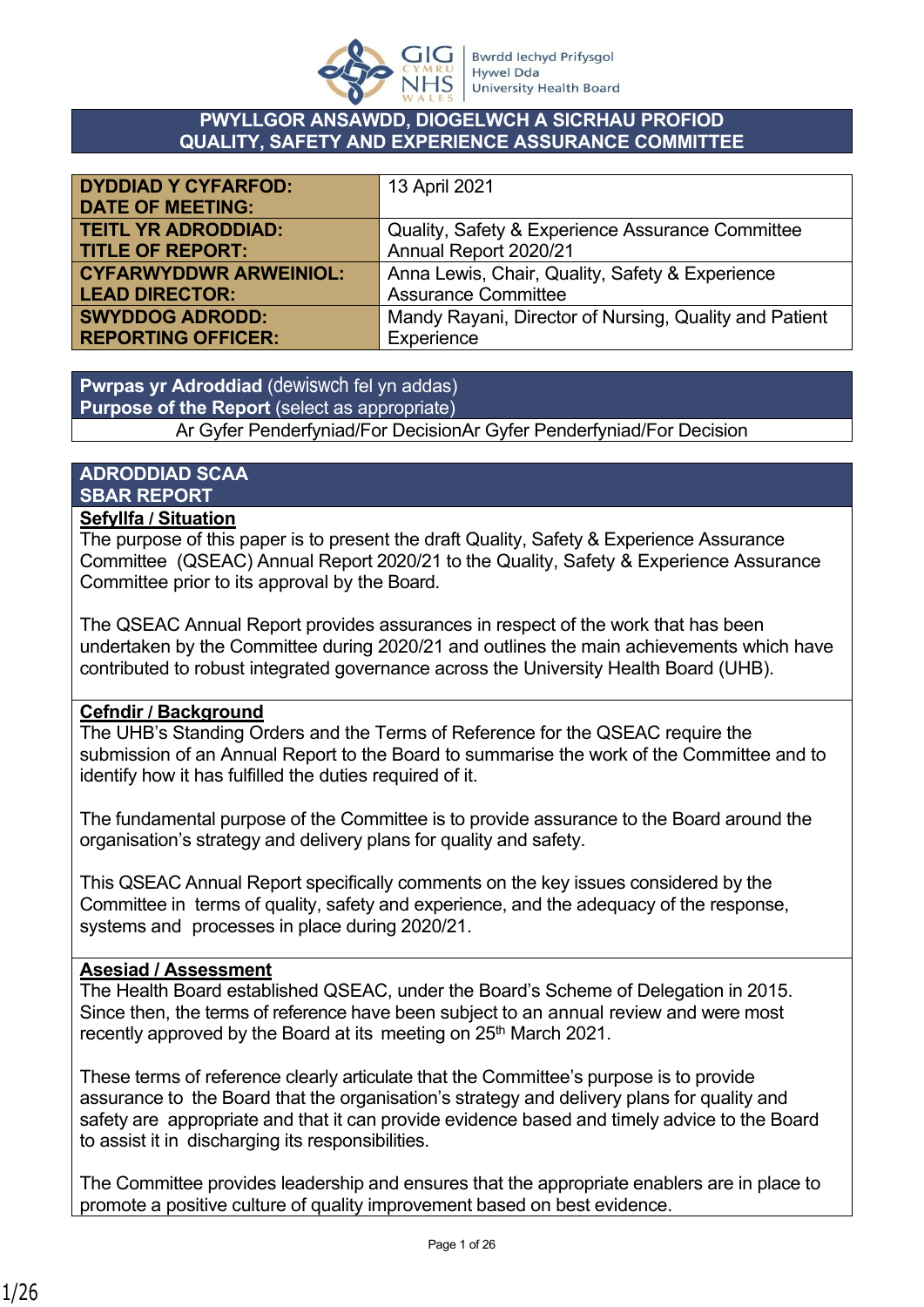As identified within the most recently revised terms of reference, the Sub-Committees directly reporting to QSEAC during 2020/21 are as follows:

- Operational Quality, Safety and Experience Sub-Committee
- Listening and Learning Sub-Committee
- Research and Development Sub-Committee.

The terms of reference for the above Sub-Committees have all been reviewed and approved during 2020/21.

## **CONSTITUTION**

From the terms of reference approved by the Board in March 2021, the membership of the Committee has been agreed as the following:

Full Members

- Independent Member (Chair)
- 5 x Independent Members (including the Audit and Risk Assurance Committee Chair and the People, Planning and Performance Assurance Committee Chair)

In attendance Members:

- Director of Operations
- Medical Director and Deputy Chief Executive Officer
- Director of Nursing, Quality and Patient Experience (Lead Executive)
- Director of Therapies and Health Science (Chair of Operational Quality, Safety & Experience Sub-Committee)
- Assistant Director of Therapies and Health Science
- Director of Public Health
- Director of Primary Care, Community and Long Term Care
- Associate Medical Director Quality and Safety
- Assistant Director of Nursing, Assurance and Safeguarding
- Assistant Director, Legal Services/Patient Experience
- Hywel Dda Community Health Council (CHC) Representative (not counted for quoracy purposes)

#### **MEETINGS**

QSEAC meetings have been held on a monthly basis throughout the year, with the exception of September 2020, and all were quorate as follows:

- $\bullet$  7<sup>th</sup> April 2020\*
- $\bullet$  7<sup>th</sup> May 2020
- $\bullet$  9<sup>th</sup> June 2020\*
- $\bullet$  7<sup>th</sup> July 2020
- $\bullet$  13<sup>th</sup> August 2020<sup>\*</sup>
- 6<sup>th</sup> October 2020
- 13<sup>th</sup> November 2020\*
- 1<sup>st</sup> December 2020
- $\bullet$  14<sup>th</sup> January 2021<sup>\*</sup>
- 2<sup>nd</sup> February 2021
- 16th March 2021\*

\*COVID-19 specific QSEAC meetings.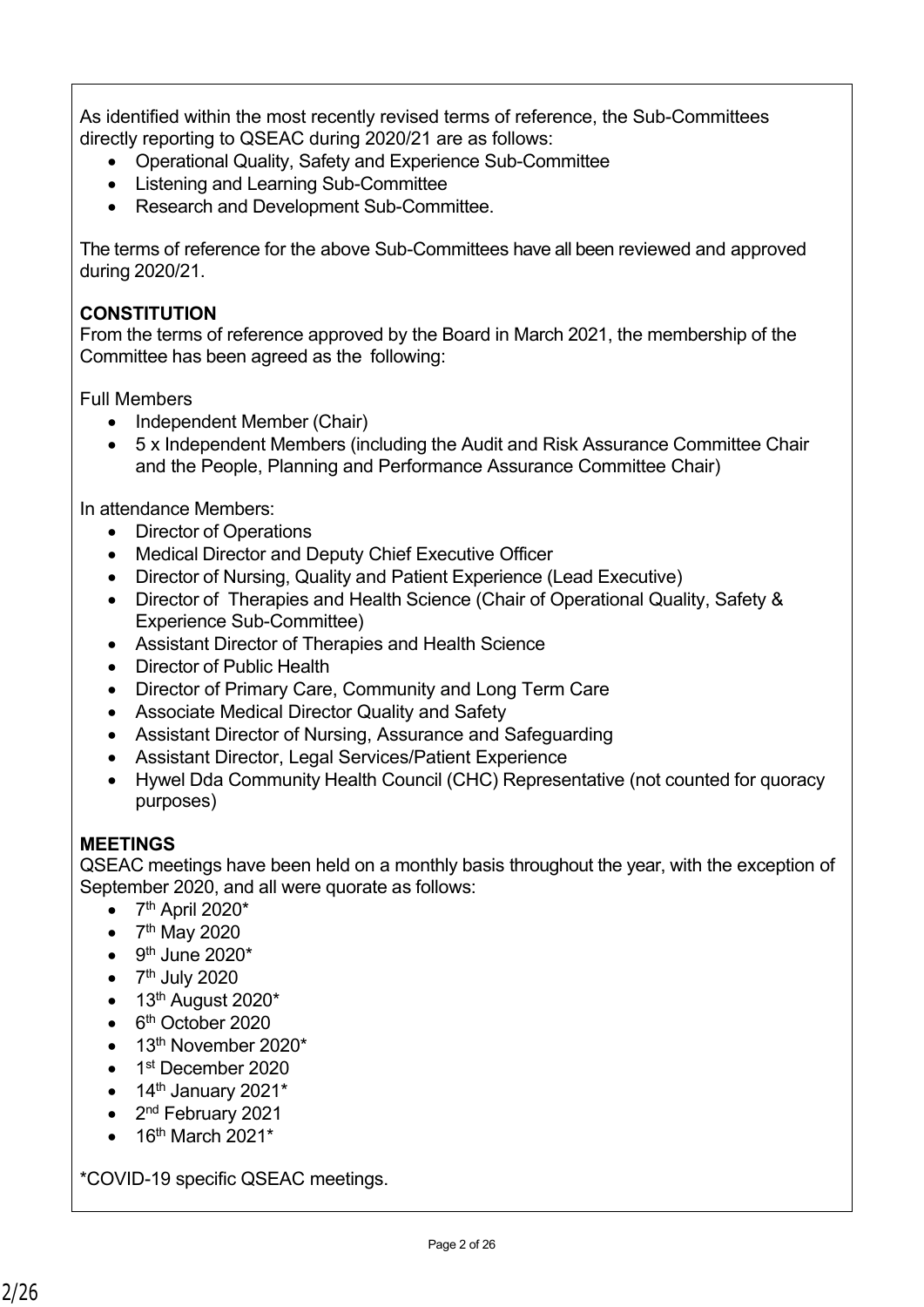In-Committee sessions have been held during 2020/21 as necessary, to discuss either potentially sensitive matters or identifiable patient data, including the following:

- Accessing Specialist Spinal Services
- Commissioned Services: Long Term Agreements and Quality Assurance
- Complex Mental Health Case

As QSEAC is directly accountable to the Board for its performance, the Chair of QSEAC has provided assurance or escalated matters to the Board through a formal written update report following each Committee meeting.

**Outcome of QSEAC Self-Assessment of Effectiveness 2019/20 –** at its April 2020 meeting, the Committee received notice of the QSEAC self-assessment of effectiveness exercise for 2019/20. Members were advised that following discussions with the QSEAC Chair, 5 key questions would be posed to self-assess the Committee's effectiveness during 2019/20 to elicit broader feedback than the previous questionnaire to influence the agenda going forward. In June 2020, QSEAC received the Outcome of the Committee's Self-Assessment Process for 2019/20, noting the resulting enriched narrative in comparison to the previous methodology, and suggesting a similar approach be considered for other Board level Committees for 2020/21. It was agreed that confirmation of the agreed themes from the process would be included within the QSEAC forward work programme.

**Annual Reports** - the Committee received and approved the following Annual Reports in 2020/21:

- QSEAC Annual Report 2019/20
- QSEAC Sub-Committees Annual Reports 2019/20
- Draft Annual Quality Statement 2019/20 prior to its approval at the June 2020 Board

#### **Operational and Strategic Delivery Reports – COVID-19 Specific**

During the year, the Committee received numerous presentations, reports and updates in relation to operational services delivery and performance issues including the following COVID-19 specific items:

- **Policy/Guidance Updates**  in May 2020, the Committee received the Policy/Guidance Updates - COVID-19 National and Local Approved and Published Guidance report, outlining the approach taken by HDdUHB in recognition that all COVID-19 guidance would require a robust process for approval and dissemination within the Health Board. Members were advised that the new procedures are embedded, approved and published on the Health Board's COVID-19 Patient Management webpages, and that learning from COVID-19 would be taken forward for future engagement with clinical teams. The Committee received an assurance that for any variations in guidance, the Health Board would engage with key individuals who may be impacted by the guidance, and for any cases where significant discrepancies occur, a report would be presented to Gold Command for approval.
- **Incident Reporting During COVID-19** also in May 2020, the Committee received a verbal update in relation to incident reporting during COVID-19, highlighting that up to this point in time, the total reported incidents on Datix which now has additional fields for COVID-19 related incidents, is comparable to the previous year. 9 reported incidents related to communication issues which were the subject of review, and up to the end of March 2020, 5 incidents in relation to PPE had been reported, in the main regarding fit testing, however no further issues in regard to PPE had been reported since. In relation to the potential for a possible reduction in Hospital Acquired Infections (HAIs) due to COVID-19, Members were advised that Infection Prevention meetings were being reinstated which would review the available data to establish any emerging themes, in particular, whether following improved hand hygiene during the COVID-19 period, a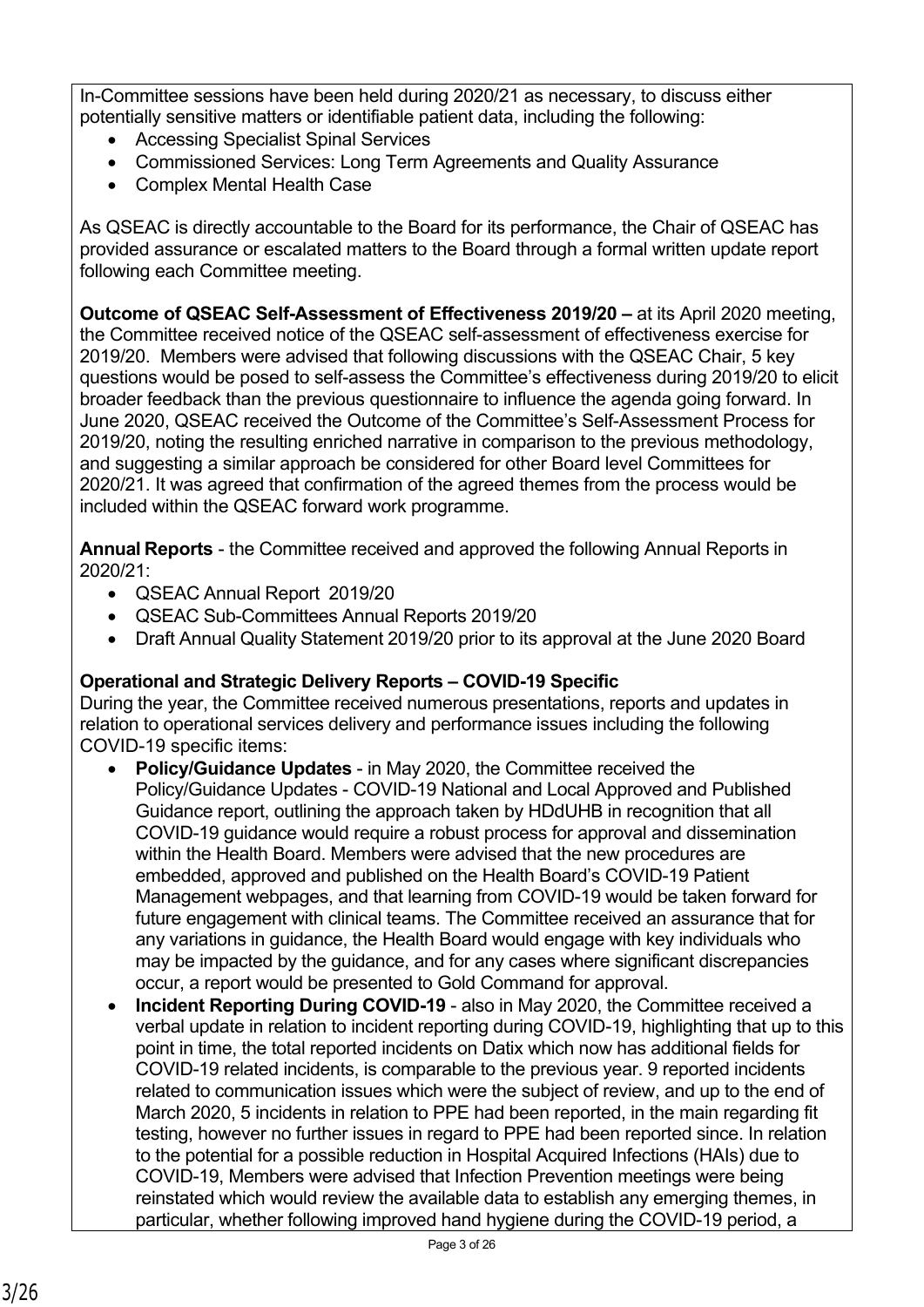reduction in community infections may result. In July 2020, the Committee received the Incident Reporting During COVID-19 report, noting that whilst the number of reported safety incidents had reduced, there had been a rise in the number of incidents per 1,000 patients during the COVID-19 period. Whilst challenging to identify why, QSEAC acknowledged this could be linked to the acuity of patients being treated and received an assurance that the Assurance, Safety & Improvement (ASI) Team would continue to monitor in order to identify any themes involved. QSEAC received confirmation that following a review undertaken into previous concerns raised by the Committee, no significant increase in hip fractures has been identified during the COVID-19 pandemic, however as changes to data collection made since April 2020 now included fractures to the shaft of the femur, it would be difficult to determine whether COVID-19 has had an impact to date. QSEAC received an assurance from the processes in place to monitor incident reporting during the COVID-19 pandemic and that appropriate action is subsequently taken.

- **Patient Feedback during COVID-19** in May 2020, the Committee received a verbal update in relation to patient feedback during COVID-19, highlighting that between January and March 2020, the Health Board received 55 formal complaints, a reduction of 50% from April 2020, with the numbers continuing to fall on a weekly basis by approximately 5% per week. Whilst the complaints received generally related to patient appointments, the most significant area of concern related to communication from wards to patient's families. In response to this concern, Members were provided with details of the newly established family liaison role which it is anticipated would be ward based for 2 shifts per day, 7 days per week, to facilitate communication and patient experience. Recognising the Committee's role in advocating the patient's voice, Members welcomed the work of the Patient Advisory Liaison Service (PALS) team who have been supporting the operational site teams with a range of duties. In response to a query regarding end of life visits during COVID-19, the Committee received an assurance that wards have received guidance that risk assessments should be undertaken on a ward by ward basis, and that where appropriate, visits by a relative should take place. On occasions where this has not been possible, wards have used digital based facilities. The Committee was also presented with the draft Ombudsman year end position, demonstrating the significant improvements made by the Health Board at the initial stage of investigations, resulting in no public interest reports being issued during the year. Members welcomed the improvement, noting the positive foundation this would provide to take forward future work.
- **COVID-19 Response Update**  in June 2020, QSEAC received the COVID-19 Response Update following its presentation to Public Board, where it was suggested that a report which focused on quality and safety as opposed to performance, would have enabled QSEAC to provide further assurance to the Board. Caution was expressed that field hospitals do not become the default route when acute hospitals lack capacity, and assurance was provided that a balanced approach would be taken, with plans being established in the escalation process to mitigate against this, which would be regularly monitored. In response to queries regarding any emerging quality and safety concerns arising from non-face to face outpatient clinics, Members were advised that a patient experience review is taking place in conjunction with the work being undertaken by Hywel Dda CHC, and that Welsh Government (WG) is undertaking a national evaluation to inform the most appropriate platforms for future patient contact. In November 2020, QSEAC received a verbal COVID-19 update together with the Learning from COVID-19 Outbreaks Report, following the three COVID-19 outbreaks experienced by the Health Board up until this point in time. QSEAC noted this is an extremely challenging time for both the Infection, Prevention and Control Team (IP&C) and the Operational Teams in terms of managing these outbreaks. Members were assured that following each Outbreak Control Team (OCT)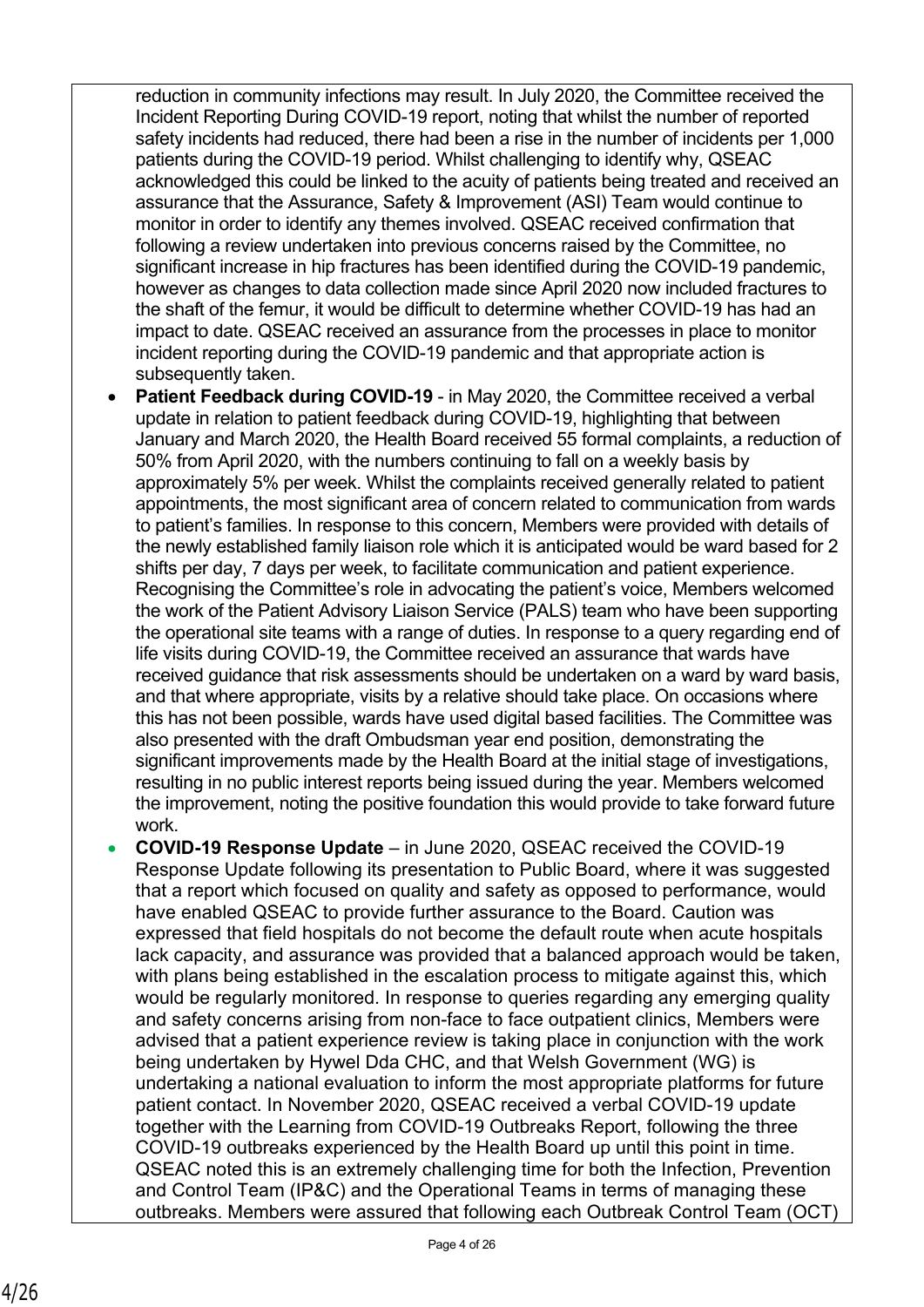meeting, findings are quickly shared with all teams involved in order to facilitate rapid learning across the Health Board. In addition, daily situation reports are undertaken, with a new streamlined process having been developed. It was noted that WG has also issued a 16 point plan for transmissions, which is being supported by Executive Directors to ensure oversight of infections; it is anticipated that intra-hospital transfers and transfers between other Health Boards will now be more robust. QSEAC noted that discussions have taken place in a number of fora regarding the appropriateness of the COVID-19 testing regime and received assurance that the Health Board is following guidance issued by Public Health Wales (PHW). QSEAC further noted that regular conversations are taking place to thank staff for all their hard work during these challenging times and added their thanks to all involved in managing the current outbreaks.

- **Field Hospitals** in July 2020, QSEAC received the Field Hospital Update report, identifying that the temporary field hospital in Carmarthen, Ysbyty Enfys Caerfyrddin, had recently opened for two cohorts of patients. Whilst feedback from the first cohort of patients had been positive, QSEAC recognised that the experience received would require further analysis once capacity within the field hospital is increased. QSEAC received an assurance that the Health Board has been proactive in issuing press releases ahead of opening the Carmarthen field hospital facility, in addition to providing leaflets for patients and families utilising the service. QSEAC expressed their thanks to all involved for the significant work undertaken in establishing Hywel Dda's field hospitals. In November 2020, QSEAC received a verbal update regarding Field Hospital Utilisation and Outcomes from the Healthcare Inspectorate Wales (HIW) Inspections, following HIW's visit to both Ysbyty Enfys Carreg Las at Pembrokeshire's Bluestone site, and Ysbyty Enfys Selwyn Samuel in Llanelli, on 8th November 2020. Noting that the formal report should be received by 21st November 2020, Members were advised that HIW had verbally commended the clinical environment and robust governance structures in place, welcomed the consideration offered in respect of patients' dignity and noted that staff were enthusiastic and engaged. However, concern was expressed regarding security at Ysbyty Enfys Carreg Las, given the multiple access points in place. For assurance, it was agreed that any areas not being utilised would be locked to increase security. In terms of Ysbyty Enfys Selwyn Samuel, HIW provided positive feedback relating to site access, signage and security. QSEAC welcomed the fact that the Health Board's governance structures and underpinning processes had been noted as an exemplar and as such would be shared with other Health Boards in Wales. Members were advised that Ysbyty Enfys Selwyn Samuel should become operational from 16.11.2020, with patient transfers from Glangwili General Hospital (GGH\_ and Prince Philip Hospital (PPH). QSEAC welcomed the verbal update, acknowledging the work undertaken to operationalise the two field hospitals and expressed thanks to the teams involved for the comprehensive and professional manner of the Health Board during the COVID-19 pandemic. In January 2021, QSEAC received the Field Hospital Utilisation and Outcomes report from the Healthcare Inspectorate Wales (HIW) Inspections, following HIW's visit to both Ysbyty Enfys Carreg Las at Pembrokeshire's Bluestone site, and Ysbyty Enfys Selwyn Samuel in Llanelli, on 8th November 2020. Members commended the report as testament to the excellent work undertaken, representing the first HIW report received by the Health Board with no requirement to submit an improvement plan. Members were assured that the 3 recommendations made by HIW had been completed and again welcomed the fact that the Health Board's governance structure and underpinning processes had been noted as exemplary.
- **Personal Protective Equipment (PPE**) in May 2020, the Committee received the Personal Protective Equipment update report to provide assurance on the work undertaken following the regular reports presented to Gold Command. Members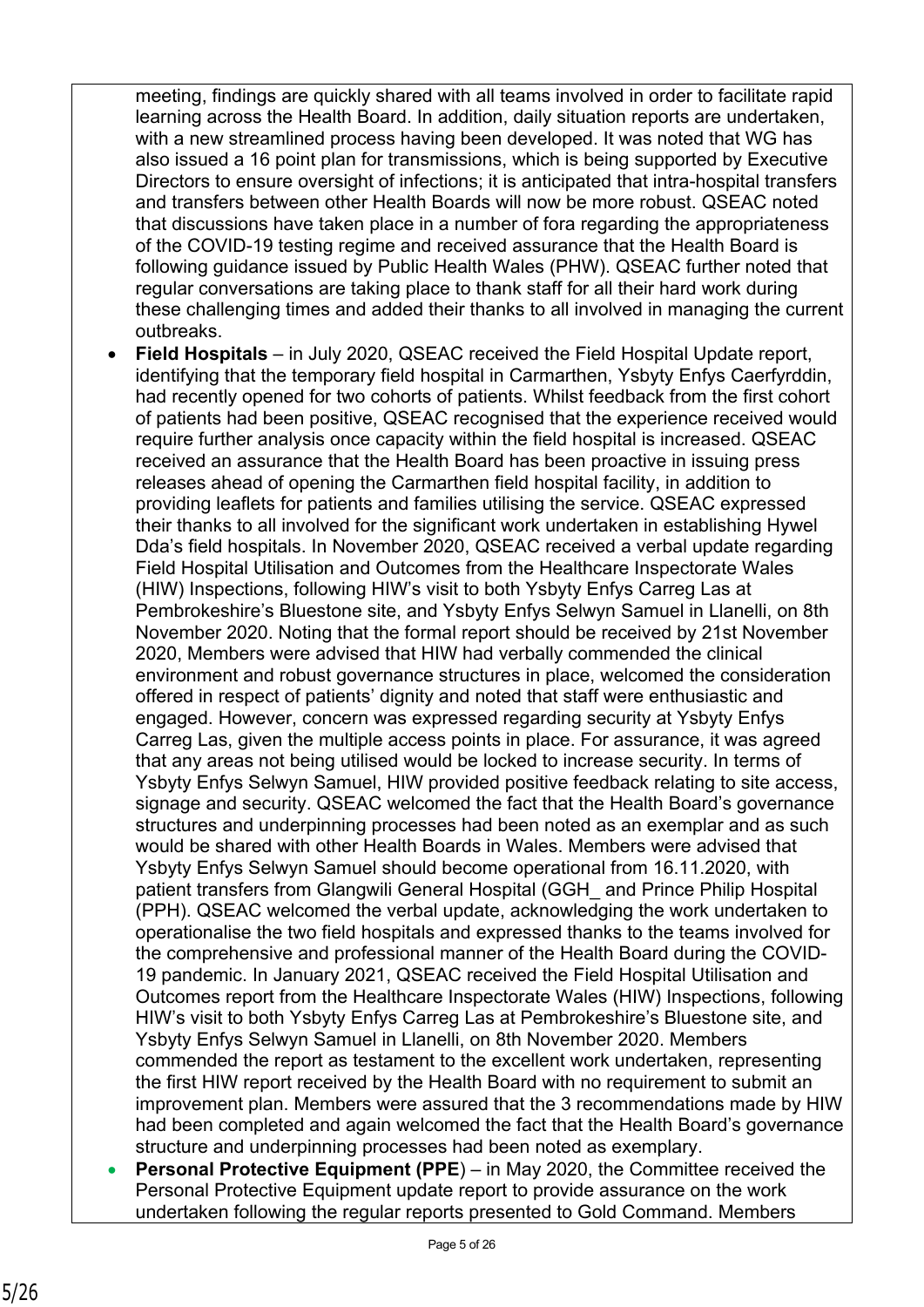were advised that a healthcare model has been operating in parallel with a Local Authority (LA) model, and that following discussions with the Director of Finance to improve PPE ordering going forward, the Procurement Team has been embedding new systems in order to manage concerns regarding availability and distribution. Members expressed their thanks to the team involved in progressing adequate PPE supplies, recognising the importance of providing a level of assurance to staff following the concerns raised. In July 2020, the Committee received a verbal update in regard to PPE, and noting the current delay involved with supplies due from overseas suppliers, received an assurance that mitigations are in place, specifically mask fit testing on a range of alternative products, with additional hoods also being sourced. To further ensure adequate supplies are available, Members were assured that PPE is transferred to where it is required across the organisation, as and when necessary. QSEAC also received confirmation that in addition to the Hywel Dda PPE Cell which meets fortnightly to discuss Health Board supplies, Hywel Dda is represented on the National PPE Cell to support the supply of PPE on an all Wales basis. In March 2021, the Committee noted that, although national issues remain, there had been no locally reported issues around PPE with 3 weeks supply held centrally. Whilst a mass delivery of gloves into Wales is anticipated in the coming months, supplies of the FFP3 masks are at a lower level, with the Health Board needing to utilise all the masks that have been made available. It was noted that sourcing FFP3 masks has been a challenge since the start of the COVID-19 pandemic.

- **Thematic Review of Never Events During COVID-19** in November 2020, the Committee received the Thematic Review of Never Events During COVID-19 report, providing an overview of the incidents, and the learning identified through Root Cause Analysis (RCA) review. Members were assured that following each never event, a Control Group is established, which works with operational teams to identify any themes arising from the incidents. Further to this, discussions have taken place with the WG Delivery Unit (DU), in order to establish whether these are comparable with the rest of Wales. For assurance purposes, and to ensure wider Health Board learning is possible, all never events are presented to the Listening and Learning Sub-Committee (L&LSC) to identify themes. Given that the review identified that a number of the never events took place during the evening and weekends, to mitigate this, shift patterns have been changed, with additional capacity available since the beginning of the COVID-19 pandemic. QSEAC noted that the review had not found evidence that suggests an escalating trend of never events, but rather a spike that is associated with changes in the working environment due to COVID-19, alongside a greater risk of staff fatigue. As this situation requires ongoing vigilance, QSEAC would maintain close oversight of the position. The importance of maintaining an open approach to reporting of serious incidents was emphasised.
- **COVID-19 Risk Assessments** in December 2020, the Committee received the COVID-19 Risk Assessments noting that these had previously been discussed at both Gold Command and Tactical Group meetings, with the agreement that these Risk Assessments be presented to QSEAC for assurance purposes. Members were advised that the Risk Assessments outline the change in process for field hospitals and outbreak management in order to manage the flow from acute settings, following on from an extremely challenging period of time where pragmatic decisions had needed to be made. It was understood that all Health Boards are experiencing similar challenges and have established similar approaches to mitigate the associated risks. Members were informed of staffing challenges at both Llandovery Cottage Hospital and Amman Valley Hospital, with the Health Board currently working on the most appropriate resolution. QSEAC noted that any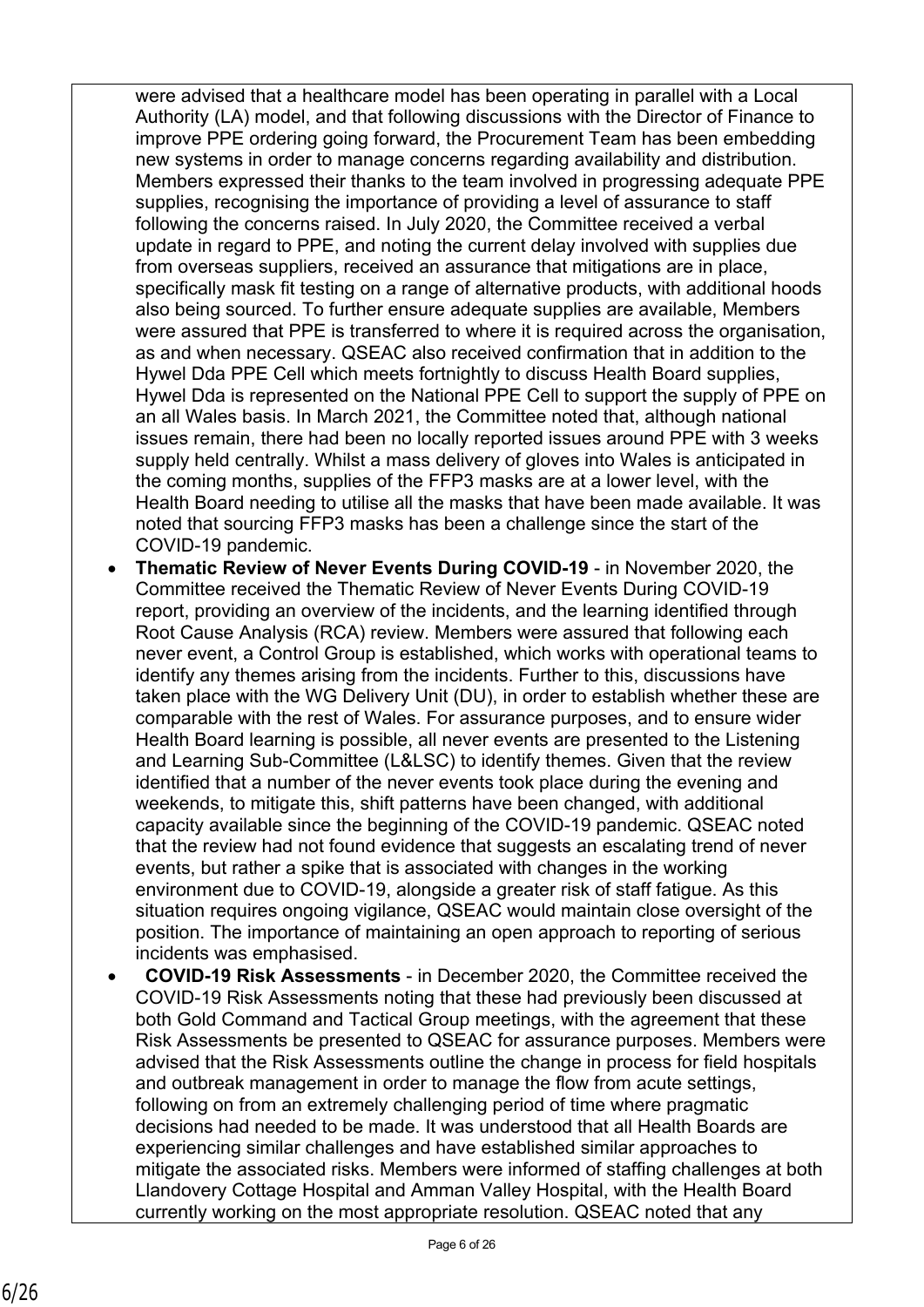actions taken would be clinically-led to ensure the safety of all patients in both facilities, and that the Hywel Dda CHC would receive a further briefing once the changes had been agreed, emphasising that these changes would be made on a temporary basis only. QSEAC received assurance that the patients involved, their families and other professionals would be informed of the proposed plans. QSEAC acknowledged the evolving situation and that Members would be supportive of the actions taken to ensure patient safety.

- **COVID-19 Impact on Essential Services Report** in January 2021, the Committee received the COVID-19 Impact on Essential Services slide-set, providing a system-wide overview of the impact of COVID-19 and offering a level of assurance on the governance and decision-making processes at an operational and organisational level. QSEAC acknowledged the impact of COVID-19 on each part of the system and the organisational response to any resulting potential harm, with decisions made and monitored in line with national guidance. Members were assured that all organisational decisions are made through a clear Command and Control governance framework, with decisions subsequently ratified at Board as appropriate. Members were assured that all operational decisions are made utilising a national risk stratification framework, which sets out a level of immediacy to assess and review patients and to determine their prioritisation. Members were further assured that the assessment of individual patient status is a dynamic process and repeated continuously on at least a 3 months basis, with a range of actions undertaken by the Health Board to ensure appropriate and effective communication is in place. Members were informed that the Command Centre is working to develop a more structured point of contact system for patients, with good progress made using digital resources to maintain contact, recognising the need to be clear both from a governance perspective and more importantly from the public's perspective, on how they can expect to receive communication relating to their care.
- **Hospital COVID-19 Outbreak Update Report**  also in January 2021, the Committee received the Hospital COVID-19 Outbreak Update slide-set, detailing the number of outbreaks and their location across the Health Board together with the duration of ward closures. Members were assured that much learning had been taken from the first outbreak experienced within HDdUHB, with an Outbreak Control Team established to manage outbreaks going forward. Members were assured by the subsequent improvements made to practice following reviews by the Outbreak Control Team including the mandatory use of visors for staff on outbreak wards together with enhanced cleaning in these areas, changes introduced to screen all admissions into hospital, Point of Care testing introduced in Accident & Emergency departments which has been rolled out effectively across the Health Board, and in terms of staff wellbeing, psychological support provided. Members were further assured that communication with patients has been acknowledged as important, with families of patients having been supported by the recently recruited Family Liaison Officers. QSEAC noted the work undertaken to reopen Llandovery Hospital and received assurance that criteria had been developed to avoid further outbreaks in community hospitals, with community settings across the Health Board receiving support from Infection Prevention nurses. QSEAC also noted the ongoing issues in respect of patient discharge to partner organisations, and care packages and domiciliary support, exacerbated by the COVID-19 pandemic, and received assurance that weekly discussions are held with Local Authority colleagues and Directors of Social Care to address any obstacles in place. It was noted that this issue is being strategically influenced by the national Nosocomial Transmission Group and at Regional Partnership Board. QSEAC expressed thanks to all staff involved in managing the current outbreaks. In March 2021, the Committee was informed that,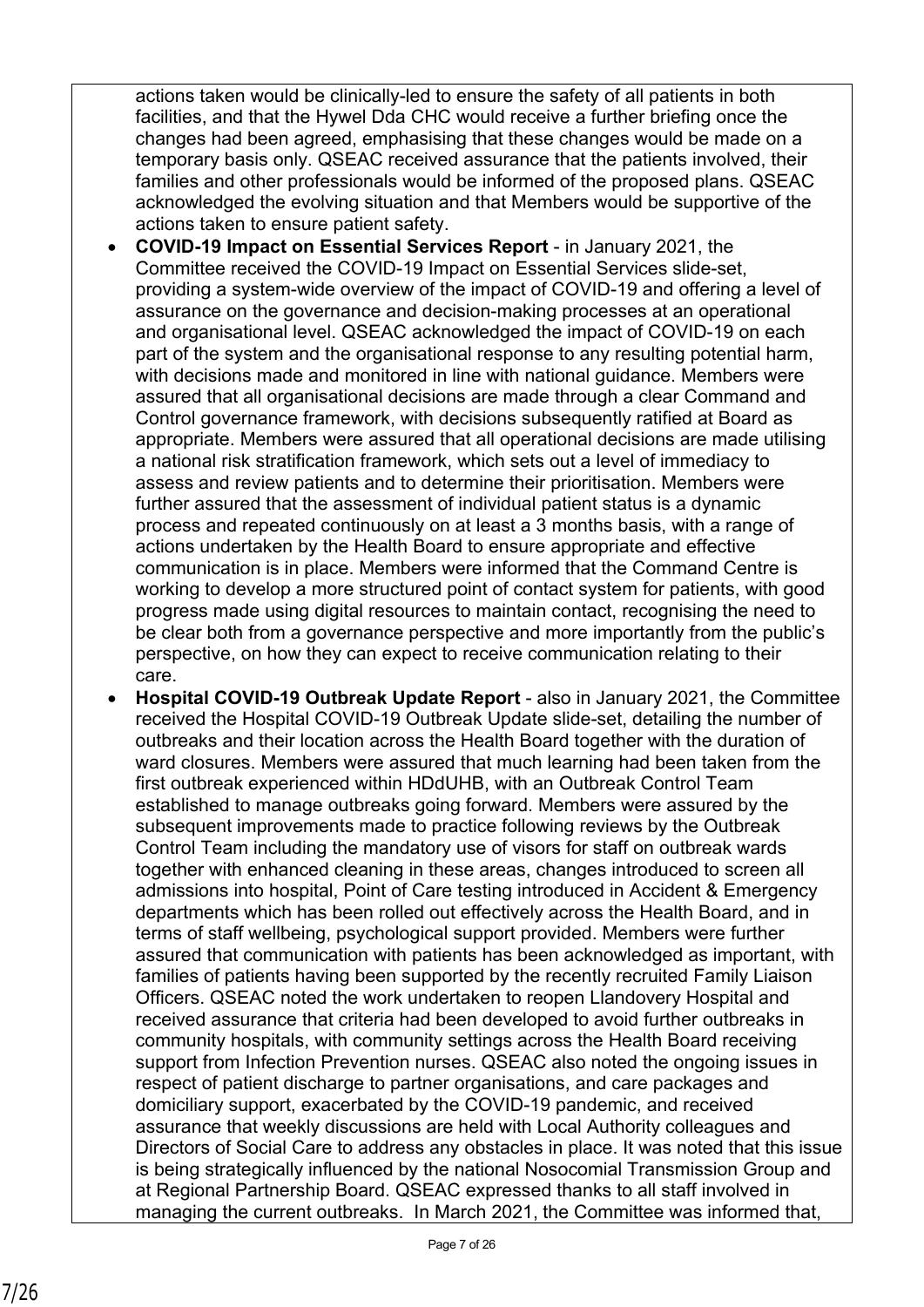between 1st October 2020 and 28th February 2021, HDdUHB had experienced 44 COVID-19 outbreaks of varying lengths with affected staff having to work longer hours to manage the situation. However, since the most recent outbreak closed week ending 18th March 2021 the Health Board has not experienced any further outbreaks of COVID-19. It was noted that during the outbreaks, the Health Board had managed and mitigated a number of risks due to operational pressures, with PPE, patient flow and social distancing examples cited. Due to a number of contributing factors such as lateral flow device (LFD) testing, the rollout and uptake of the mass vaccination programme and in-patient testing taking place at day 5, the Health Board is confident that great strides are being made in overcoming outbreak situations. The Committee was advised that the Health Board is taking learning opportunities post COVID-19 from a number of organisations noting that the Grange Hospital, a new hospital within Aneurin Bevan University Health Board, had experienced no outbreaks of COVID-19 since its opening, despite experiencing patient flow and delay challenges. The Committee was advised that in-patient testing is now confirmed to be completed every 5 days for the duration of an in-patient's stay whereas previously in-patients were to be tested on day 5; this includes all in-patients including Community Hospitals and Mental Health and Learning Disability facilities.

 **Vaccination Programme and Prioritisation Framework** - in January 2021, the Committee received the Hywel Dda UHB Vaccination Prioritisation Framework and the COVID-19 Vaccination Programme report, noting the constant changes to the challenges associated with the rollout of the vaccines. Members were assured on how frontline health and care staff are prioritised utilising the guidance issued by the Joint Committee of Vaccination and Immunisation (JCVI), and that vaccination for staff in priority group 1, consisting of care home residents and staff, and group 2, consisting of frontline health and social care staff, had been rolled out with the anticipation that first dose vaccination of the 2 groups would be complete by the end of January 2021. It was noted that vaccination had commenced with care home staff and those identified at risk of greater exposure due to daily work, i.e. staff working in COVID-19 red areas as identified by Bronze Groups. Members were assured that concerns that staff from care homes with red status had not been able to attend for vaccination had been rectified with the revision of Public Health Wales guidance. It was noted that a Task & Finish Group has been established to look at sub-prioritisation within the JCVI priority groups which, as a result, would provide further assurance that the Health Board is in line with the all Wales position regarding the development of the 10 subgroups for prioritisation. Members were assured that instances of non-attenders are being addressed by the Communications team and that a cancellation booking contact number had been recently introduced. A reserve list is also held to ensure non-attender slots are covered. Members noted the technical issues associated with the interim booking system in place whilst awaiting the national online booking system, and were assured that learning had been taken from these logistical challenges, with the anticipation to transfer to call and recall via the Wales Informatic Service (WIS) eventually. Members commended the collaborative approach undertaken to this work with the RAF and volunteers, and noted the excellent work being undertaken in producing a weekly vaccine bulletin for the public. QSEAC received assurance from the progress made to date with the Hywel Dda UHB COVID-19 Vaccination Prioritisation Framework, noting that plans and mitigation measures are in place for dealing with risks around delivery of the COVID-19 vaccines across Hywel Dda UHB. QSEAC expressed thanks to all staff involved for the sterling work undertaken. In March 2021, the Committee was advised that milestone 1 i.e. vaccination of Priority Groups 1-4 by the middle of February 2021 had been achieved, with the Health Board now undertaking milestone 2 i.e. vaccination of Priority Groups 5-9 to be undertaken by mid April 2021. The Committee was further advised that the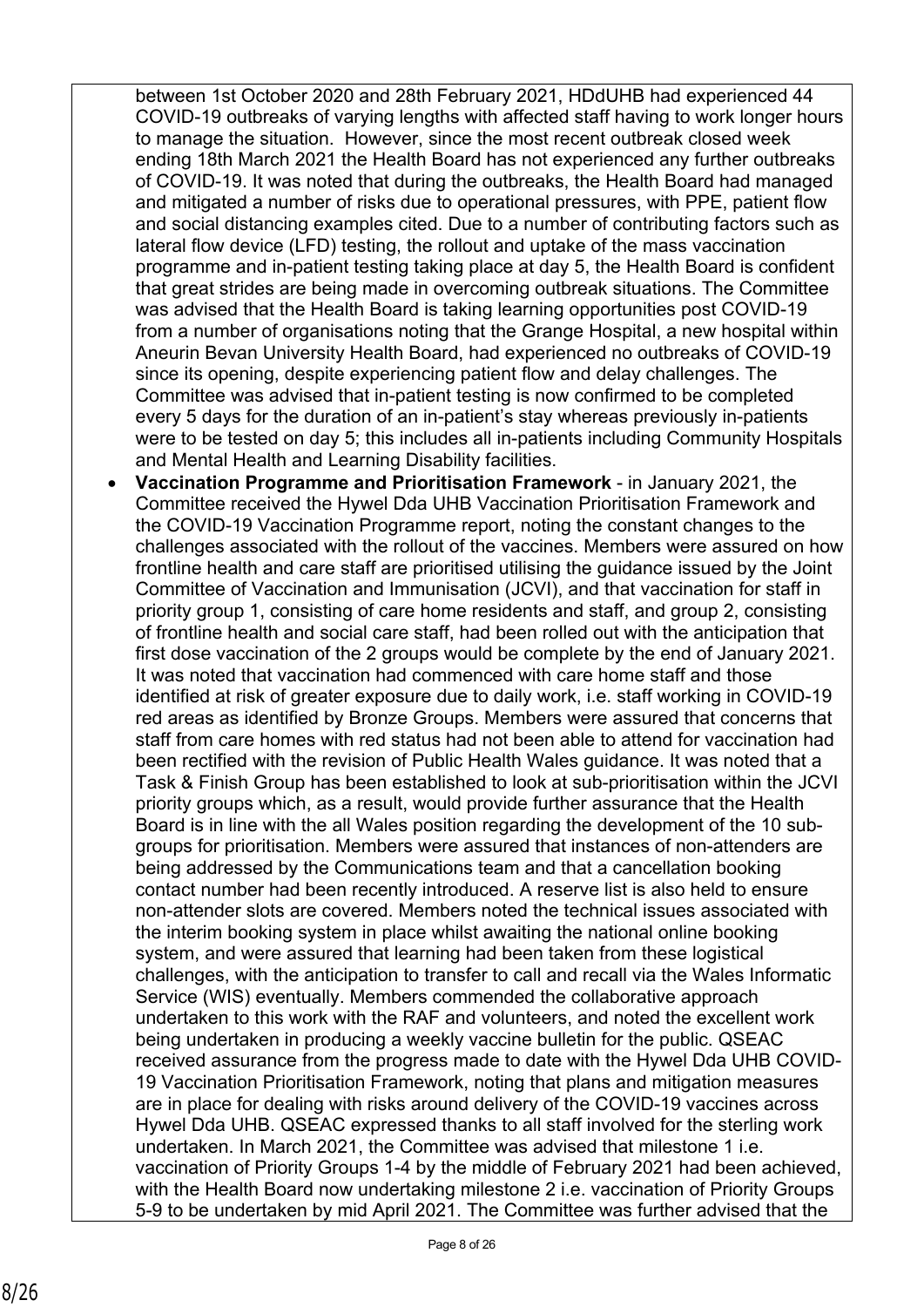Health Board received confirmation week ending 12<sup>th</sup> March 2021 that sufficient doses of the AstraZeneca Oxford vaccine would be received to achieve the targets set. The Health Board will therefore endeavour to rollout the vaccine to the remaining population as described by the JCVI by the end of July 2021. The Committee was assured that the Health Board is satisfied there are sufficient doses of vaccine to meet the mid April 2021 deadline with the ability to deliver as planned at Mass Vaccination Centres for Priority Groups 7-9 and for GP Practices to deliver to Priority Groups 5 and 6.

- **COVID-19 Learning Disability Patient Story** in August 2020, the Committee received an account from a patient's perspective of the care received for their condition known as Spastic Cerebral Palsy from the Community Team Learning Disabilities during COVID-19. It was noted that prior to COVID-19, the patient would routinely attend a spasticity management clinic to receive botulinum toxin injections which relax the neck muscles to improve head posture, however as these clinics have not taken place, the patient had been referred to the Community Team Learning Disabilities in order to receive physiotherapy intervention. QSEAC was advised that the team followed the guidance introduced to support a COVID-19 pathway for safe intervention on a face to face basis, prior to visiting the patient. The patient confirmed that following the visit, their non-verbal communication had improved, they were less fatigued, and more engaged. The patient story provided QSEAC with an excellent example of the positive impact of person-centred care. QSEAC welcomed the presentation, noting the life changing work of the team which has continued during the COVID-19 pandemic.
- **Health Response to the use of the MOD Training Camp at Penally for Men Seeking Asylum in the UK** - in November 2020, the Committee received the Health Response to the Use of the MOD Training Camp at Penally for Men Seeking Asylum in the UK report, acknowledging the work undertaken by the Health Board and stakeholders to provide support, particularly in light of the challenges due to the COVID-19 pandemic. As a result, 156 residents had been offered a core service for primary care needs out of South Pembrokeshire Hospital, in addition to an enhanced service, which is over and above that which the Home Office had requested. Members noted that the identified quality and safety concerns relating to the Penally site had been expressed in correspondence to the Home Office, with it emphasised that the Health Board is not in a position to be the regulators of the site. Furthermore, stakeholders had expressed concerns that they do not have the infrastructure to provide appropriate services for this cohort of patients. It was acknowledged that even with the significant amount of work that has been undertaken, risks still remain, which had been referenced within correspondence to the Home Office on 4<sup>th</sup> November 2020. In addition to this, Members were advised that the Health Board has provided clarity on the assurance required from the Home Office in order to continue to provide the care and support to this cohort of patients, with a response currently awaited. In terms of support for Health Board staff, QSEAC received assurance that this is being provided by the Health Response Team. Whilst recognising that the challenges for the Health Board and stakeholders are multi-faceted, QSEAC expressed thanks to all involved for the professional and compassionate manner in which the work undertaken has been progressed. Given the significant concerns cited within the correspondence to the Home Office, it was agreed to escalate these via the QSEAC update report to Board. In February 2021, the Committee received a presentation regarding the continuing challenges experienced in providing primary care services to residents of Penally camp. QSEAC received assurance surrounding the provision of services, noting that concerns regarding the suitability of the camp remain on the Board's agenda in a clear and transparent way.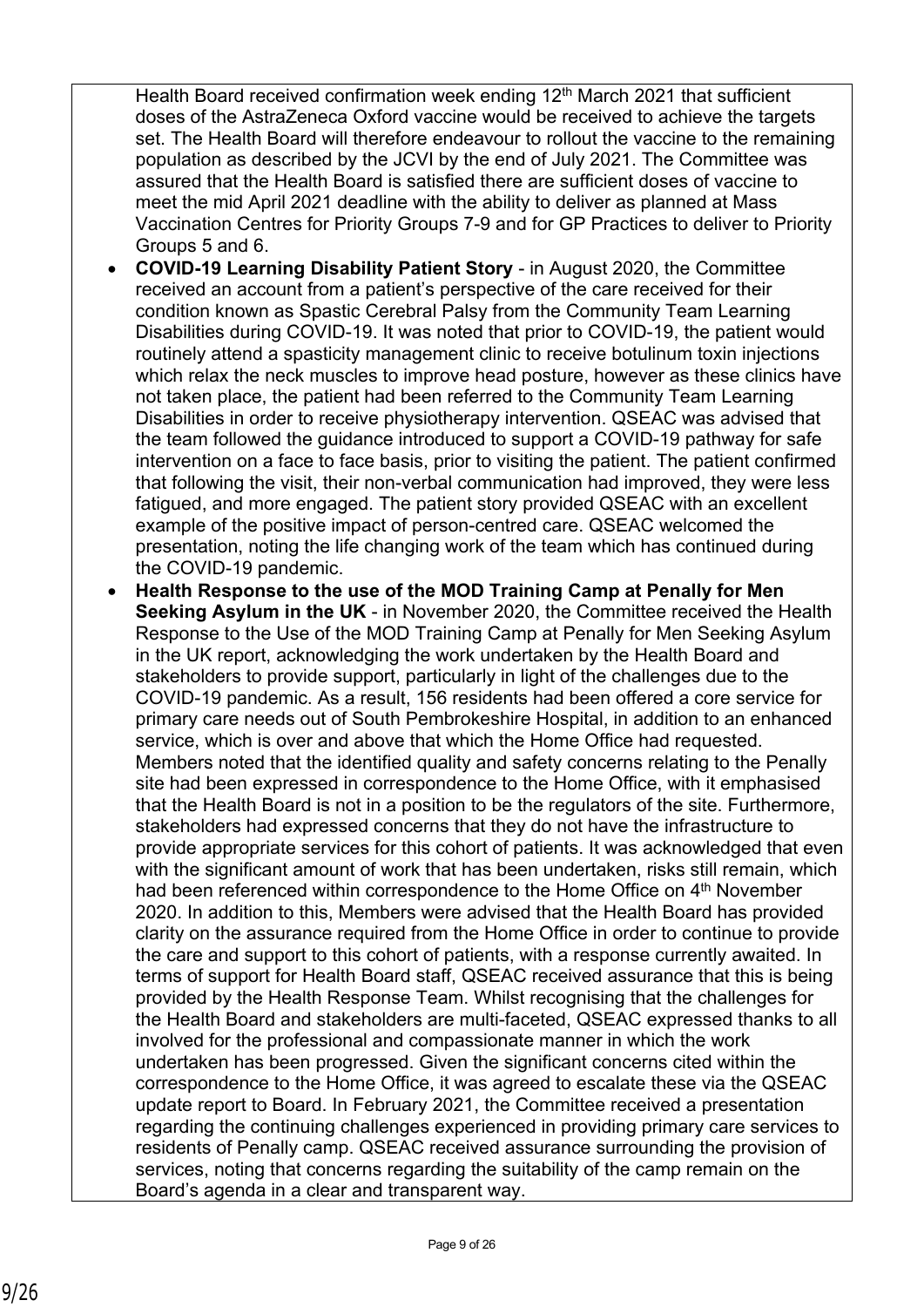- **Delayed Transfers of Care** in March 2021, the Committee received a presentation on the impact on delayed transfers of care due to the COVID-19 pandemic. Whilst the formal report that had been required to be submitted to WG had been stood down, Discharge to Assess reporting standards are included in the report covering both Acute and Community Hospitals. A rapid reduction has been noted in the number of individuals 'stranded' over 7 days with the percentage of those stranded and super stranded patients having reduced in comparison to the preceding two years. Whilst there are more individuals being cared for in the Community, those individuals noted as stranded for longer tended to be patients with complex care needs. The Committee was advised of challenges in securing appropriate packages of care in care homes during the COVID-19 pandemic, with domiciliary care capacity challenges also experienced in Pembrokeshire. The Committee was advised of only one care home currently classified as Red, compared to the position 6 weeks previously where approximately 74 care homes had been categorised as such. The Committee noted there is no deterioration with regard to the long term pathway case numbers for 2020/21. The Committee received assurance that actions had been implemented to work towards the Discharge to Recover and Assess pathways, with the Health Board working with both care homes and the domiciliary care sector to maximise capacity, should a third wave of the COVID-19 pandemic occur.
- **Colorectal Green Pathway** in March 2021, the Committee received assurance that the success of the pathway introduced to provide continuing cancer care and urgent surgery throughout the pandemic, ensuring patients are protected from COVID-19 while receiving the surgery they required by adapting care pathways, had instilled confidence within Scheduled Care to resume surgery going forward. The data presented illustrated a 1.5% mortality rate within this patient group, which compared to a 9.3% mortality rate in Wales. There was also a 1.5% readmission rate within this group as opposed to a national rate of 11.6%. However, there had been an increase in the length of stay for this group of patients, from 6 days (compared nationally) to 8 days. This increased length of stay had been due to geographical considerations and the fact that PPH has not undertaken this type of surgery for 10 years. The Committee was assured that the application of vaccines and lower COVID-19 prevalence would provide greater confidence to progress the treatment of urgent and subsequently routine patients in the near future.
- **Programme For Asymptomatic Staff Testing For Covid-19 Utilising Lateral Flow Devices (LFD)** - in March 2021, the Committee was informed that LFD testing had been rolled out to 2,200 staff (25%), and supported the Executive Team decision to implement the phased approach to offer routine asymptomatic testing of Health Board patient-facing staff with LFDs by 31st May 2021.

**Corporate Risks Assigned to QSEAC** - the Committee received regular Corporate Risk Reports outlining current and new corporate risks assigned to QSEAC from the Board throughout 2020/21. In May 2020, the Committee received the New Corporate Risks Assigned to QSEAC in Light of COVID-19 report. Members were reminded that it had been agreed at the Board meeting in March 2020 that for assurance purposes, non-COVID-19 risks should be managed through the Executive Team. The Committee received an assurance that Datix reporting now includes reference to COVID-19, and while the number of new risks related to COVID-19 is still being assessed by the services, a significant number of existing risks are impacted by COVID-19 and its consequences, which are being reviewed in order to provide an accurate reflection in the Risk Register for scrutiny by the Board at its next meeting.

In June 2020, the Committee received the Corporate Risk Register report which had been reviewed to ensure that risks now take into account the impact of COVID-19 on patient safety. Members recognised that Risk 855: Risk that UHB's normal business will not be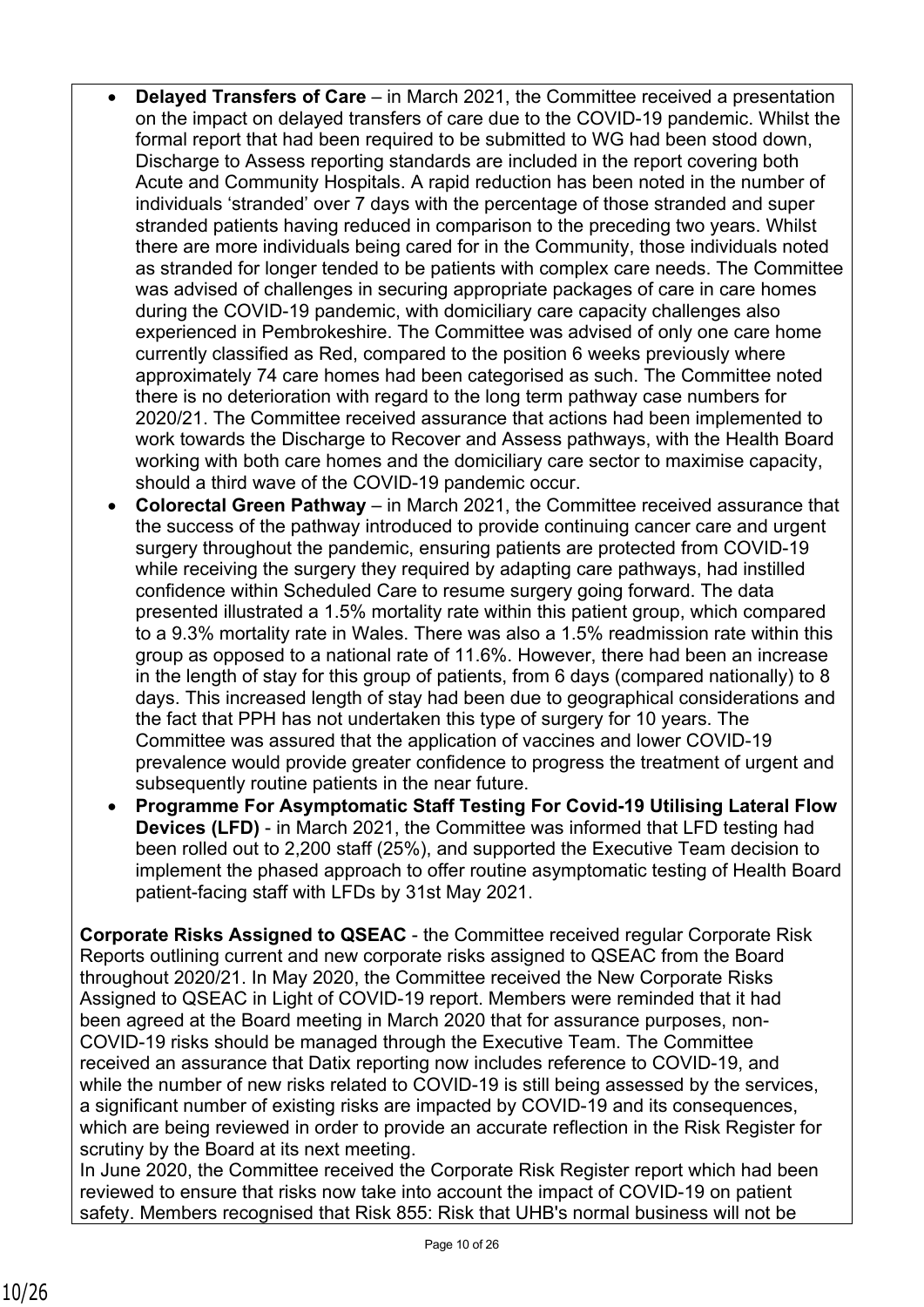given sufficient focus, will be significant for all organisations and that the COVID-19 NHS Wales Operating Framework for Quarter 1 (2020/21) identifies the impact on business as usual. In relation to Risk 853: Risk that Hywel Dda's Response to COVID-19 will be insufficient to manage demand, whilst the current score has been reduced to 5, QSEAC acknowledged that as a novel disease with the long term trajectory difficult to predict, there is a likelihood that this will fluctuate during the year. QSEAC agreed that dual capacity (i.e. acute sites and field hospitals) should be included within the risk register as a standalone risk. QSEAC noted that discussions are on-going with Werndale Private Hospital to continue to support cancer and/or more routine cases in the medium term, in addition to discussions with Swansea Bay University Health Board (SBUHB) regarding regional arrangements and field hospitals. QSEAC acknowledged the controls in place providing an assurance to the Committee. Also in June 2020, the Committee received the new COVID-19 Identified Operational Risks assigned to QSEAC, noting in particular Risk 720 and Risk 574, which are linked to concerns regarding staffing levels in Tregaron Hospital and Ceredigion, and the newly identified workforce risk in relation to the Black, Asian and Minority Ethnicity (BAME) risk assessment, with any attendant reduction in the level and/or quality of care for patients needing to be considered by QSEAC. Concerns were expressed at the significant length of time a number of these risks had been on the risk register with the suggestion that once normal business resumes, discussions should take place with operational teams in order to agree how each risk will be managed appropriately going forward, with the outcome reported to a future QSEAC meeting. In July 2020, the Committee received the Corporate Risk Report (CRR), recognising the synergy between the Corporate Risk Register and the Operational Risks Incorporating COVID-19 report. QSEAC queried the rationale behind the inclusion of a number of risks on the CRR, in particular Risk 733 - Failure to meet its statutory duties under Additional Learning Needs and Education Tribunal (ALNET) Act (Wales) 2018 by September 2020. Whilst QSEAC discussed the potential to include a single risk on the CRR where the Health Board may not comply with legislation, it was acknowledged that similar risks of non-compliance with various legislation would need to be included within other relevant Committees portfolios. QSEAC proposed that responsible leads may require a reminder of the process in regard to the inclusion of risks on the CRR, which will be imperative following COVID-19. QSEAC noted that the WG COVID-19 NHS Wales Operating Framework (2020/21) required the identification of risks since COVID-19, highlighting the need to review the Health Board's corporate risks. Following a number of queries raised on the clarity of the risks contained within the CRR, and concerns regarding the priority afforded to this work, QSEAC reflected that only limited assurance could be received from the report. In order for the Committee to provide an assurance to the Board, it was agreed that additional narrative would be provided to confirm that the process outlined within the report had been applied. It was agreed that the Director of Nursing, Quality & Patient Experience would liaise with the Board Secretary to review the arrangements in place for the updating of the CRR and operational risk register and seek to identify the key risks facing the organisation as a consequence of COVID-19. A deep dive process into the risks on the CRR would be implemented from the Committee's next meeting. Also in July 2020, the Committee received the Operational Risks Incorporating COVID-19 report. Whilst noting that the score for Risk 848 relating to critical care medicines had remained static, QSEAC received an assurance that the all Wales agreement to support access to medicines during COVID-19 had been effective, with the Health Board maintaining 4 days of stock at any one time to ensure that adequate supplies are in place. QSEAC received an assurance that operational risks are being reviewed and updated to reflect the impact of COVID-19, noting that work is continuing whilst also acknowledging that additional work would be required. In August 2020, the Committee received an update on Risk 855 - Risk that UHB's normal business will not be given sufficient focus, and acknowledged the complexities involved in restarting services whilst ensuring that patient safety and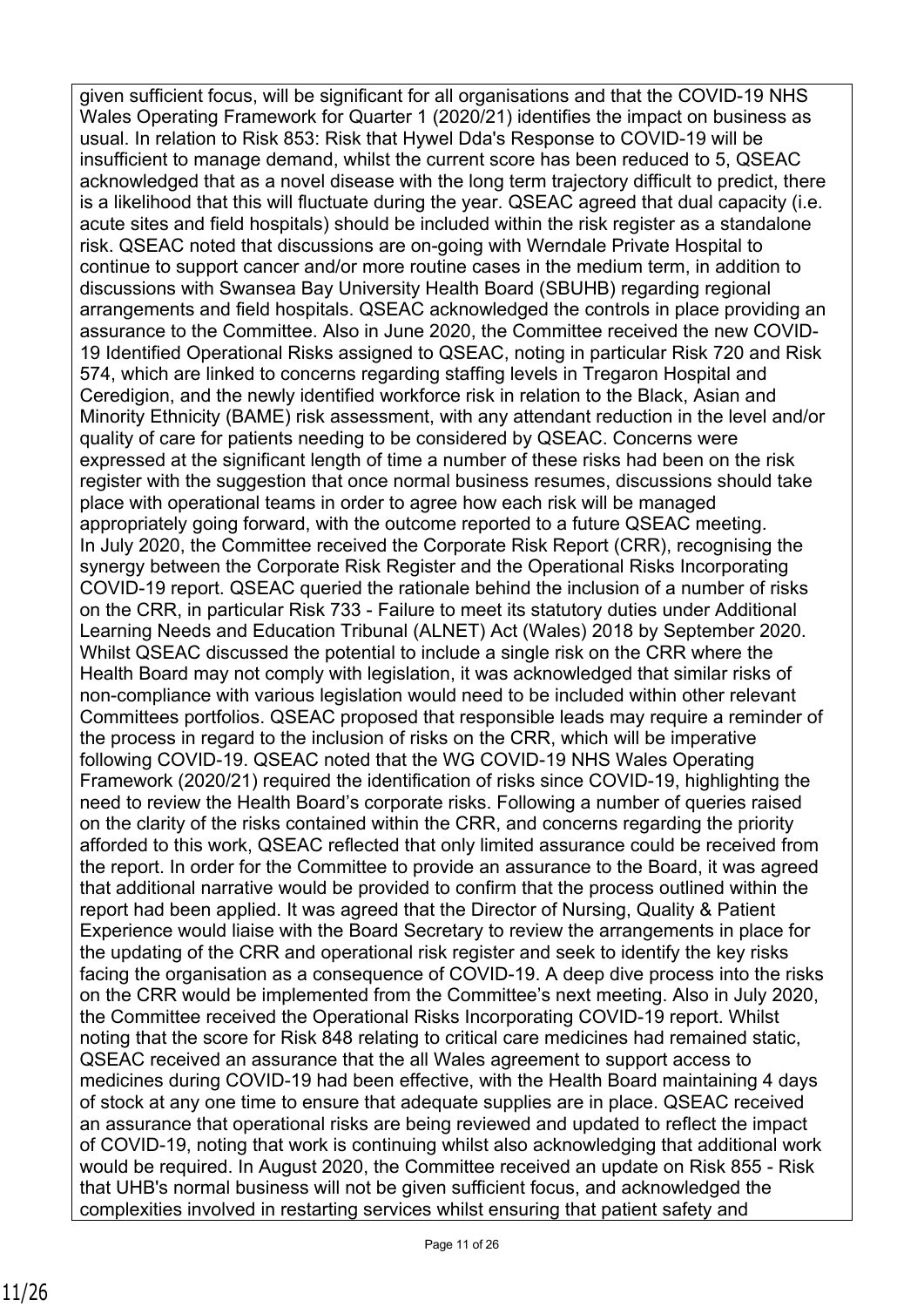experience are taken into consideration. QSEAC noted the steps taken to mitigate harm during COVID-19, and recognised an inherent risk to service delivery for a number of pathways, resulting in additional risks having been identified during the pandemic. Given that early in the pandemic the Cabinet Secretary suspended elective surgery, post COVID-19, QSEAC accepted that an increase in patient numbers on the waiting lists would be inevitable, despite HDdUHB being on course to deliver zero patients waiting over 36 weeks at the point of suspension. QSEAC acknowledged the difficulty in quantifying the qualitative aspect of this impact to patients due to delays in treatment, and suggested that simpler metrics should be made available which the Health Board can review in order to understand patient harm, including both the physical and psychological, to recognise the true extent of the impact of waiting on patients. In addition, QSEAC requested clarity as to which part of the system is responsible for maintaining oversight of the patient's condition while on waiting lists; the referrer or the service referred to, recognising the importance of real time patient contact. QSEAC directed that the Health Board should be proactive in this oversight, rather than relying on patients whose condition is deteriorating to self-report. QSEAC proposed that a plan be formulated, which Gold Command should consider, and that once agreed, be included within the COVID-19 update report to Board and presented to a future QSEAC meeting. In October 2020, the Committee received the Corporate Risks Assigned to QSEAC report, noting that future such reports to the Committee would be aligned to the Health Board's planning objectives. QSEAC received assurance, following discussions relating to Risk 750, Lack of substantive middle grade doctors affecting Emergency Department (ED) in Withybush General Hospital (WGH), that WGH has more registrars in its ED than previously, and that the risk had been mitigated with support from consultants. Whilst noting that as part of the Health Board's strategy, a business case to support alternative staffing models would be progressed; it was recognised that business continuity also needs to be considered. Following further discussions on the number of risks that have been on the risk register for a significant period of time, QSEAC noted that the interconnection between the Corporate Risk Register (CRR) and the Board's planning objectives has been recognised, and received an assurance that following Board approval, the focus of the Executive Team would be on taking this forward. In February 2020, the Committee received the Corporate Risk Register report and noted that further assurance is required on how Risk 1032, and the impact on patients from delays to assessment and diagnosis for Mental Health and Learning Disabilities could be mitigated. QSEAC also supported the escalation to Board of the deterioration of Risk 684 and the barriers that are preventing progress on the replacement programme for radiology equipment, acknowledging that the Health Board is awaiting funding confirmation from WG. In March 2021, the Committee noted in relation to the Test Trace Protect Programme, that testing capacity is sufficient for the coming year. However, consideration would need to be given should the testing of contacts be introduced which has been highlighted to Welsh Government as a risk.

## **Specific Risks**

In October 2020, the Committee received a report on Risk 628 Fragility of Therapy Provision across Acute, Community and Primary Care Services, noting the lack of therapy staff historically to deliver the intensity of care patients require. QSEAC noted the three year plan to address workforce shortages, with funding secured for a number of therapy roles, and that further options have included reviewing service provision for specific roles, for example, stroke and COVID-19 patients and on-call rotas, with support from Health Education and Improvement Wales (HEIW) to improve workforce plans and systems with Local Authority (LA) partners. Whilst welcoming the steps taken to manage Risk 628, given that it is too early to determine the impact of these actions and given that the Committee requires timescales for the agreed actions, it was proposed that this risk should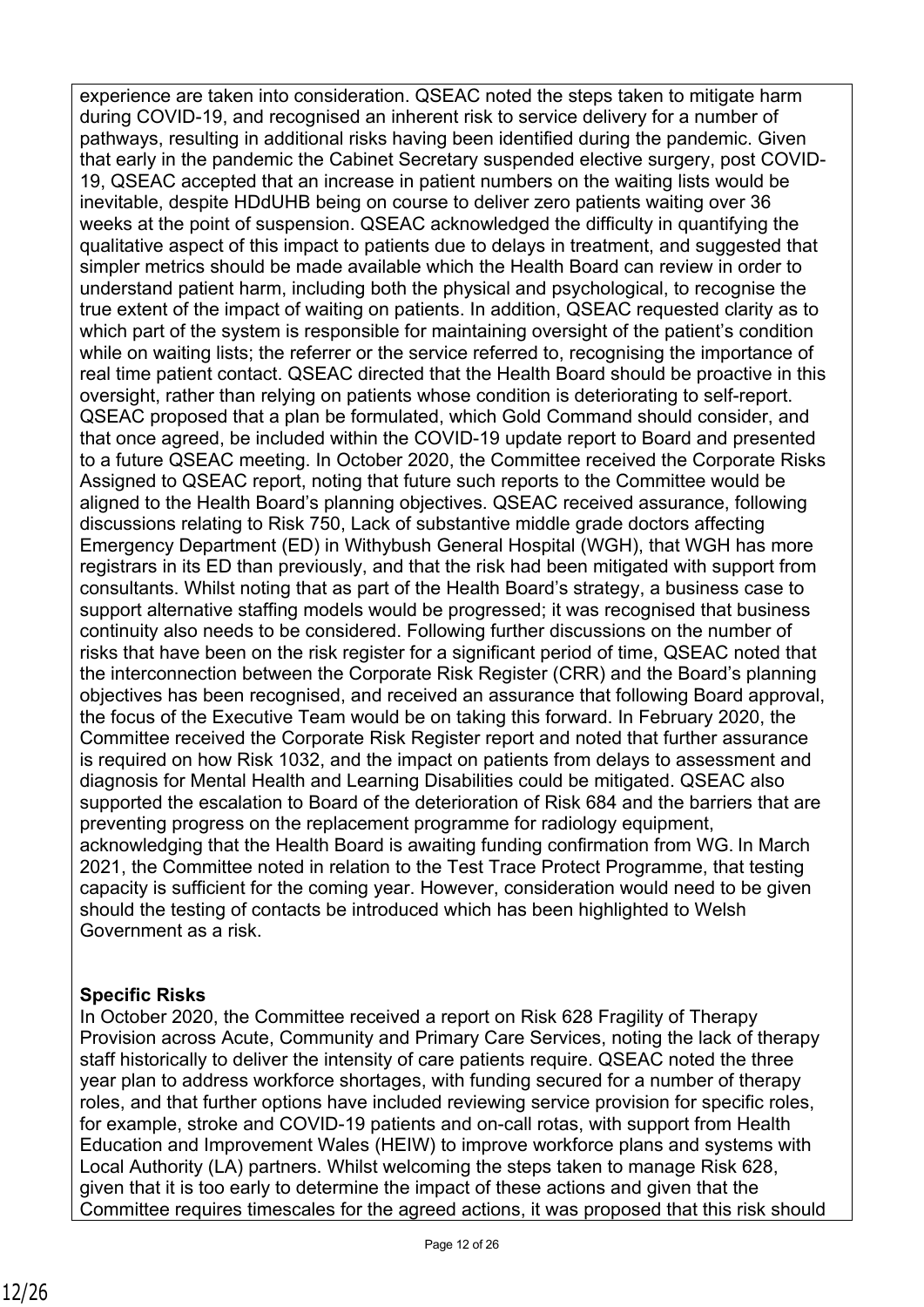be monitored by the Operational Quality, Safety and Experience Sub-Committee (OQSESC), with an update provided to a future QSEAC meeting. QSEAC noted the proposal made at the previous OQSESC meeting, that given the number of therapy risks that relate to staffing issues, these would be incorporated into a wider risk on staffing. QSEAC welcomed the current positive recruitment benefit derived from the rurality of the Health Board, as evidenced by the successful recruitment to a number of posts which have been vacant for a significant period of time.

Also in October 2020, the Committee received a report on Risk 684 - Lack of agreed replacement programme for radiology equipment across the UHB, noting that radiology equipment has a limited lifespan and should be replaced in line with Royal College of Radiologist guidelines. Given the significant costs associated with replacing radiology equipment, these have previously been replaced from the All Wales Capital Programme. QSEAC noted that WG had agreed to fund four pieces of equipment that had the highest priority, with three of the four now in place. QSEAC further noted that whilst the intention had been to request funding from WG to replace CT scanners, this has not yet been progressed due to COVID-19. For assurance, QSEAC was informed that patients also have access to the Integrated Care Centres (ICCs), in Cardigan and Tregaron which have new radiology equipment. This enables patients to access tests closer to home, which is in line with the Health Board's strategic plan.

In November 2020, the Committee received the Risk Assessments for the Recommencement of Orthopaedic Activity report, following discussions at Board Seminar on 15th October 2020, where the Board had approved in principle the recommencement of Orthopaedic activity. It had been agreed that for assurance purposes, the risk assessments relating to the recommencement of Orthopaedic activity should be presented to QSEAC. This was due to concerns raised by the Health Board's clinical teams at PPH that the plans being proposed would only meet the Bronze standards set by the British Orthopaedic Association, rather than Silver or Gold. Given the complexities of the four acute hospital sites across the Health Board, QSEAC acknowledged that the Orthopaedic Clinical Team would be unable to fully satisfy the principles reflected in guidance issued by the British Orthopaedic Association for the recommencement of urgent elective surgery. However, Members were advised that in order for the Health Board to apply the operating framework of mixed COVID-19 and non-COVID-19 pathways for Quarter 3 and 4, 2020/21, Orthopaedic activity needed to restart on acute sites. Members were assured that an overarching risk assessment had been undertaken, in addition to site specific risk assessments, taking into account the COVID-19 environment and the challenges with other specialities on each acute site. QSEAC noted the risks associated with recommencing Orthopaedic services whilst recognising that on balance, the clinical risk to these patients is greater if they do not receive the procedures, providing the Committee with assurance on the actions taken.

In December 2020, the Committee received a verbal update on Risk 635 - No Deal Brexit Affecting Continuity of Patient Care, confirming that all Wales Brexit Steering Group meetings are currently taking place on a weekly basis, with the group receiving regular updates from the UK Government, with the focus relating to supply chains from 31<sup>st</sup> December 2020. QSEAC received assurance that no significant concerns had been raised in relation to the supply of Drugs and Medicines for both Primary and Secondary Care and noted that, given that the UK is still in the negotiation phase, a further update had been planned for Board Seminar on 17<sup>th</sup> December 2020.

**Quality and Safety Assurance Report –** the Committee received the Quality and Safety Assurance Report at each of its meetings during 2020/21, providing information and data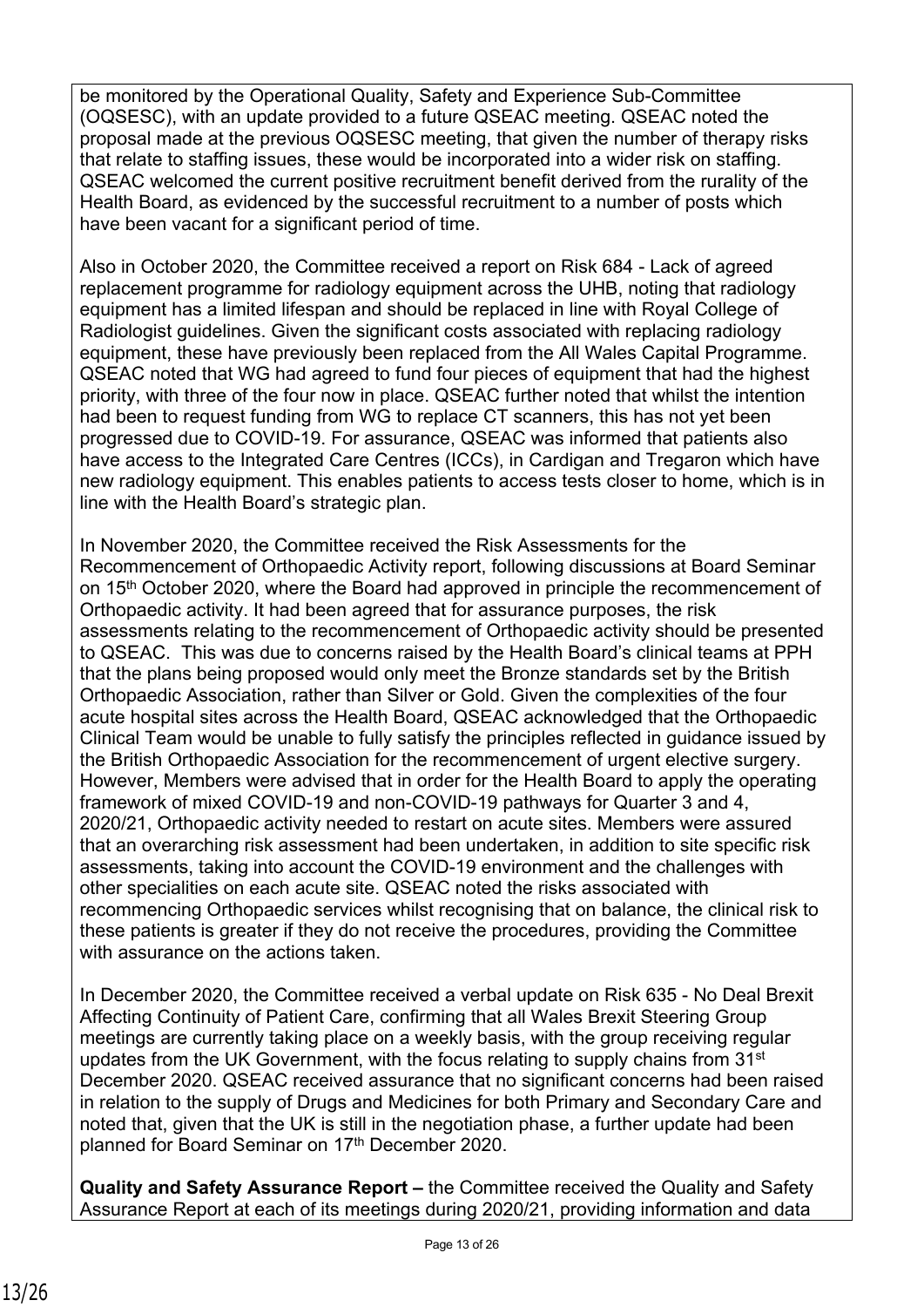from a high-level position against the organisation's assurance and improvement activities across the Health Board. Members welcomed the reports noting that these provided greater assurance with regard to data, statistical process control (SPC) charts and planned next steps. In April 2020, the Committee recognised, given the requirement to develop revised quality metrics in light of COVID-19, that it may not be feasible to present the routine Quality and Safety Assurance Reports to subsequent QSEAC meetings. The Committee further recognised that given the current pace of change, any data provided in these reports is quickly out of date. With regard to external inspections, whilst Hywel Dda CHC and HIW inspections had been ceased at this point in time, Members received an assurance that any identified actions from previous inspections would still be progressed. The QSEAC Chair suggested that given the omission of quality metrics from the Delivery Unit which assists Members to interpret the narrative, only limited assurance could be gained from the report; it was agreed that a meeting would be arranged to agree these quality metrics as soon as possible. In June 2020, the Committee received the Quality and Safety Assurance Report, noting that due to the staff resource for quality improvement having been redirected during the COVID-19 pandemic, no quality improvement data was available for this report. However, meetings had recently resumed with the Quality Improvement Team to discuss how quality assurance and safety data can play a greater part in the future planning for quality improvement. QSEAC's attention was drawn to a rise in the number of incidents per 1,000 patients in March and April 2020 compared to the same months in 2018 and 2019, however assurance was provided that this rise is potentially due to the acuity of the patients treated during the COVID-19 period, and primarily linked to pressure damage relating to the use of Continuous Positive Airway Pressure (CPAP) machines and extended mask wearing by patients; a trial of the use of gels to reduce pressure damage has since been undertaken. QSEAC received further assurance that from a recent review of HIW inspection reports across Wales relating to the number of immediate assurance requirements, Hywel Dda is on a par with other areas of Wales. In August 2020, the Committee received the Quality and Safety Assurance Report noting that the top three reported incidents were consistent with those previously reported to QSEAC. Members were advised that the Health Board wide Falls Improvement Group and the Pressure Damage Working Group would be refreshed with new terms of reference to ensure that system wide learning and improvement is progressed. In relation to never events, QSEAC received assurance that a report had been presented to the Listening & Learning Sub-Committee (L&LSC) where the improvement and learning plans to address the issues identified had been discussed. QSEAC was advised that the majority of complaints received had been in relation to General Practice including access to services and appointments, although during COVID-19, there had been a reduction in formal complaints to the Health Board. Whilst receiving assurance from the report, QSEAC requested that for comparison purposes, trend data over an extended period should be included within future reports to enable the Committee to understand the long term trajectory of incidents. In October 2020, the Committee received the Quality and Safety Assurance Report noting that the top three reported incidents were consistent with those previously reported to QSEAC. Furthermore, a scoping exercise had commenced across the four acute sites to ensure standards are consistent. In relation to medication errors, QSEAC noted that workshops would take place in order to understand why errors are occurring and whether the Management of Nursing and Midwifery Medication Errors/Near Misses Policy is fit for purpose. QSEAC discussed the increase in never events since the previous report presented and received assurance that the Director of Nursing, Quality & Patient Experience oversees the quality panel reviews, which are then progressed by the service. QSEAC received confirmation that the Welsh Health Specialised Services Committee (WHSSC) Quality and Patient Safety Committee held a workshop in September 2020, which focused on patient outcomes for commissioned services. Members discussed options relating to the data received within future reports to QSEAC to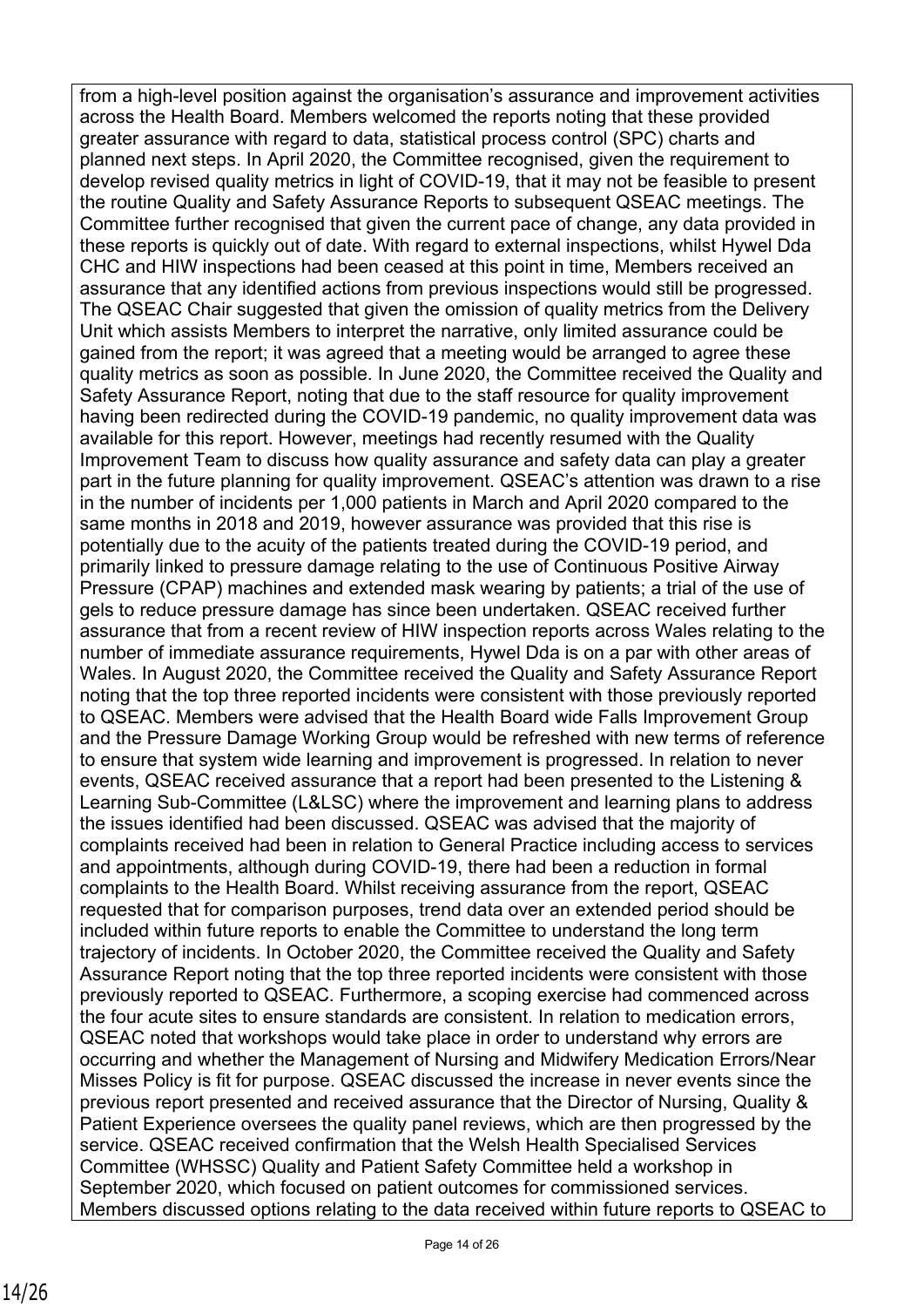enable a better understanding of where targeted work may be required, which the QSEAC Chair agreed to discuss further with the Assurance and Safety Team. In February 2020, the Committee received the Quality and Safety Assurance Report, with attention drawn to the high volume of under 18 admissions to mental health wards, however assurance was provided that a formal Quality Panel had since been held in which all cases had been reviewed with it confirmed that each admission had been in the best interest of the individual. In relation to concerns around a significant number of pressure ulcer reportings failing to stipulate whether these had been avoidable or unavoidable, assurance was provided that plans are in place to standardise the scrutiny process and that, although there may have been an increase in the number of incidents reported, there had not been an increase in the level of harm incurred. In response to concerns raised about access to specialist beds being severely compromised due to COVID-19 restrictions at facilities, assurance was provided that occupants have stayed the minimum amount of time before a community package of care or more appropriate bed has become available. QSEAC received assurance that monitoring of Putting Things Right, and COVID-19 related complaints, is ongoing, with the use of the all Wales toolkit in the review of complaints.

**Quality Management System Approach** - in December 2020, the Committee was informed that the Quality Management System (QMS) Approach would dovetail both the Health Board's planning and performance objectives, noting that the focus of recent discussions had been on how this could be embedded within the Health Board. Members were advised that this approach considers the organisation's objectives in relation to quality, patient experience, workforce and finance, and aligns these to the Health Board's strategic objectives in order for the Board to receive assurance from the improvements made. It was noted that this is at the early stages of development, with further meetings planned between Improvement Cymru and the Health Board to progress. The approach also aligns to a number of pieces of work currently being undertaken such as value based healthcare, with the aspiration to improve data collection and analysis to ensure consistency across the Health Board. QSEAC recognised the improvements needed in quality and safety for patients of Hywel Dda given the inherent challenges currently being experienced, and requested assurance that staff at ward level have the capacity to embed this new approach. Members were advised that the Executive Team is supportive of this, and given the success of the Enabling Quality Improvement In Practice (EQIiP) programme which delivered on a number of improvement initiatives to support change at grass-roots level, this approach will expand on these principles. QSEAC supported the QMS approach in principle, and whilst accepting that the support of Improvement Cymru would be pivotal to its success, expressed caution that QMS does not become an initiative that does not reach a conclusion.

**Patient Outcomes Associated with the Implementation of the Single Cancer** 

**Pathway** – in April 2020, the Committee received a verbal update in relation to patient outcomes associated with the implementation of the single cancer pathway, highlighting that currently there is no formal mechanism across Wales to evaluate outcomes for long cancer waits. Members were informed that the cancer team in Hywel Dda has engaged with the Wales Cancer Network in regard to developing a suitable model. A draft proposal is currently in development, which is broadly reflective of the model in England with a focus on cancer waits in excess of 104 days, to be presented for consideration once normal business resumes. Given the recognition that any delay in cancer treatment could be significant for patients, an evaluation of cancer waits in excess of 104 days is currently being undertaken, which may result in each cancer pathway adopting different target waits. Members queried the continuation of cancer treatments as the pandemic develops and were advised that a detailed assessment would be required to determine the impact on patients, with confirmation that the Health Board would be following guidance issued by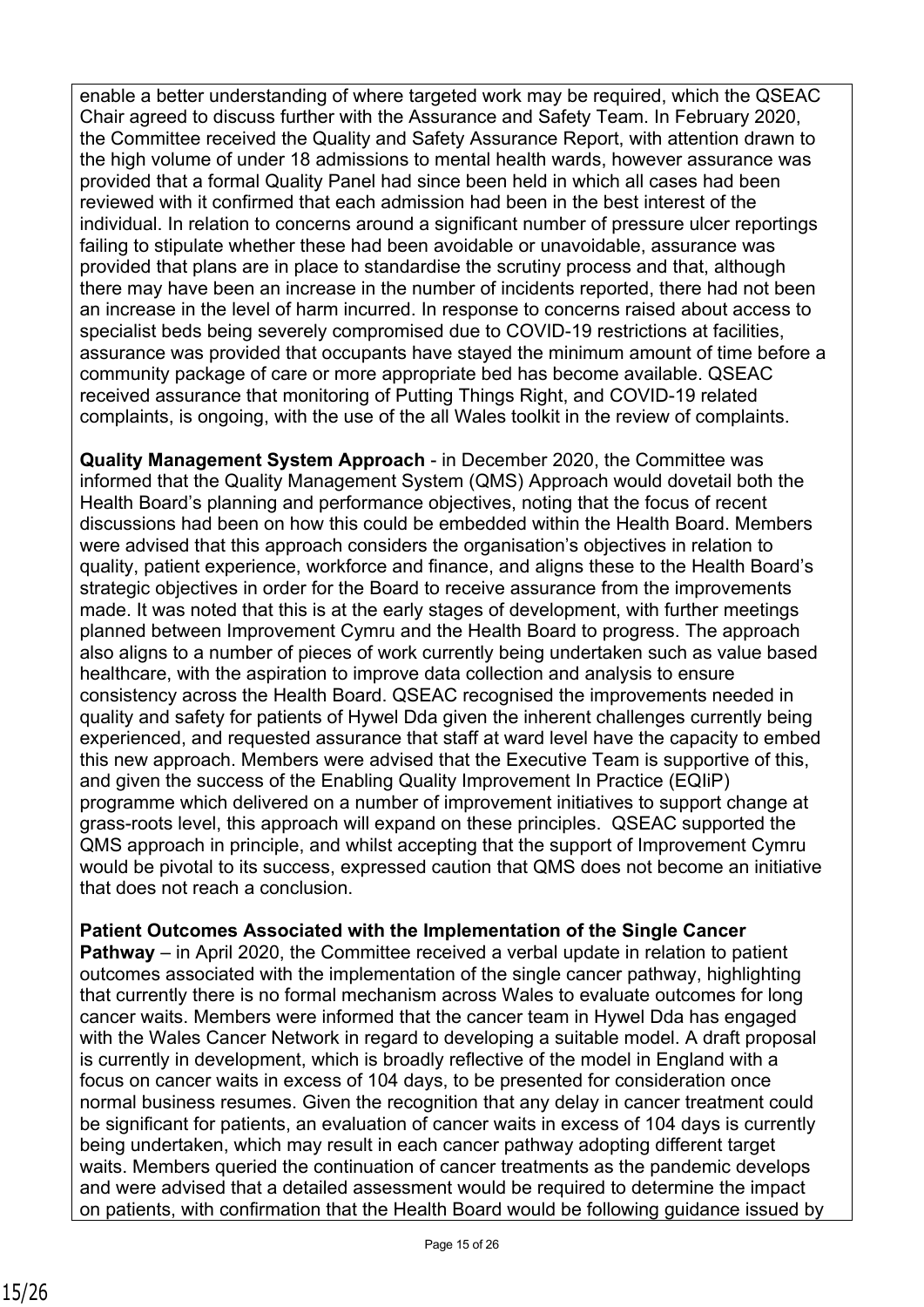the Wales Cancer Network. Members received an assurance from the actions taken by the cancer team and recognised that given the pace of change during COVID-19, good governance would be paramount to support the rapidly changing situation. In June 2020, the Committee received the Cancer Treatments During COVID-19 report providing an assurance on the extent of cancer services being undertaken in Hywel Dda, following guidance from WG. QSEAC noted that urgent cancer treatments have continued on all acute hospital sites, in addition to endoscopy pathways on two sites and that further discussions are planned to consider increasing services, whilst acknowledging the challenges involved given the complexity of the required changes to pathways. QSEAC received an assurance that Hywel Dda compares favourably against other Health Boards in relation to the delivery of cancer treatments, including chemotherapy. QSEAC noted that whilst the Health Board has received a number of enquiries from patients regarding their cancer treatment during COVID-19, complaints to date have been low, which could be as a result of the widely circulated information issued reminding patients to access services if required. In February 2021, the Committee received an update on Risk 633 – Cancer Pathway, advising on the improvement actions that had been implemented to mitigate the risk of the impact of COVID-19 on meeting the 75% Single Cancer Pathway (SCP) target by March 2022. QSEAC received assurance that mitigating actions are in place with progress to be reported back to the Committee in August 2021.

**Hospital Acquired Thrombosis (HAT) Action Plan** - in April 2020, the Committee received the Hospital Acquired Thrombosis (HAT) Action Plan, developed following concerns previously raised by QSEAC regarding the lack of progress made. Members were advised that a Task & Finish Group had been established to progress the actions required, including consideration of the recommendations on the adoption of the All Wales Thromboprophylaxis Policy. Members were further advised that awareness raising mechanisms for all clinical staff would be included within weekly walk rounds, however given COVID-19, progress may be slower than anticipated. Members welcomed the action plan and accepted that the impact of COVID-19 may affect some of the actions. Given, however, that HAT has been a longstanding concern of QSEAC, the Committee requested that all steps are taken to progress the actions in a timely manner.

**Health & Care Standards Fundamentals of Care Audit 2019** - in July 2020, the Committee received the Health & Care Standards Fundamentals of Care (HCSFOC) Audit 2019 report and presentation, and whilst noting the overall patient satisfaction of 93%, recognised that improvement work is required for a number of aspects of care. QSEAC received an assurance that the Quality Improvement team would focus on initiatives to improve a patients rest and sleep; pressure & tissue damage and record keeping. Whilst the HCSFOC Annual Audit focuses on nursing care, QSEAC recognised that in order to ensure improvements take place across all healthcare services, a whole system, multidisciplinary approach would be required. QSEAC received an assurance that the Senior Nurse Management Team (SNMT) would monitor progress and agreed that an update on progress regarding the identified actions would be presented to QSEAC in December 2020. In December 2020, the Committee received the HCSFoC Audit 2019 report, recognising that progress against these work streams had been delayed due to the diversion of resources to the COVID-19 response. QSEAC noted that the Rest and Sleep workstream had been prioritised in the first cohort of the EQuIP programme, with improvements relating to this workstream having been implemented to some extent with the use of sleep masks within field hospitals. Work on the second cohort of the EQuIP programme via mini collaboratives would take place during March/April 2021. Despite the pandemic, Medicines Management improvement workshops had been held during October and November 2020, resulting in an increased awareness around medicines management activity. QSEAC noted the development of mini collaboratives, forming part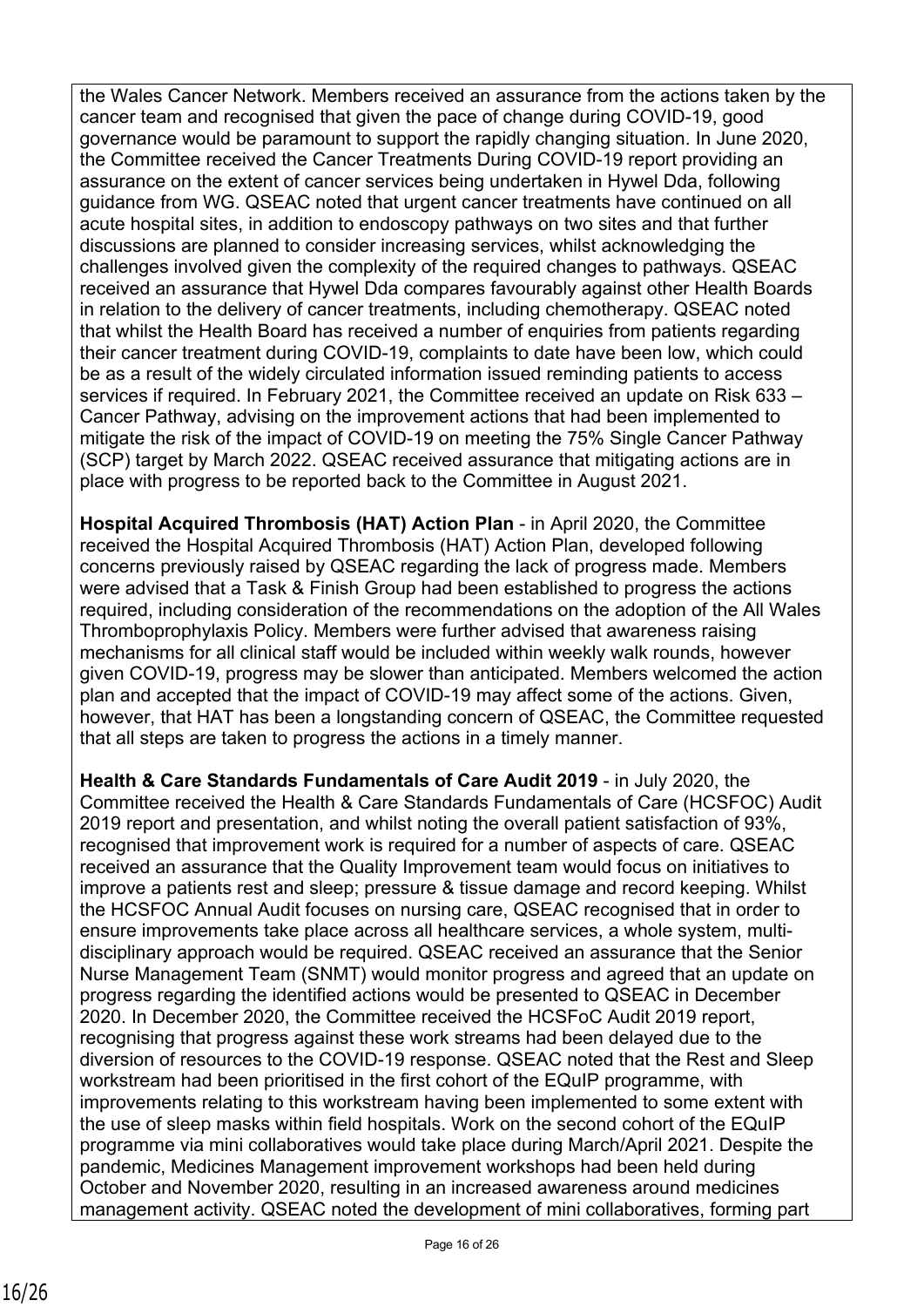of the Quality Improvement approach as an alternative to a top down approach, to facilitate those directly delivering services to determine how best to address such issues, and assurance was provided that an update would be available in July 2021 regarding the change in approach via mini collaboratives to resolve persistent challenges.

**Mortality Update** - in August 2020, the Committee received the Mortality Update including a position statement in relation to reported mortality indicators. QSEAC acknowledged that as a consequence of COVID-19, the team involved had been redirected which delayed planned improvement work, which may have contributed to a recent decline in Stage 1 compliance. However, for assurance purposes, QSEAC noted that the planned improvement work would re-commence as soon as possible. QSEAC welcomed the benchmarking of data against other Health Boards and that this would be aligned to any learning from COVID-19 related deaths, including confirmation of the development of an all Wales toolkit. QSEAC noted the implementation of the Medical Examiner Service, which should improve the quality of Stage 2 mortality reviews and facilitate learning going forward. QSEAC agreed that in order to ensure learning is shared across the organisation, mortality outcomes should be presented to the L&LSC. In October 2020, the Committee received the Mortality Review of the Impact on Patients Waiting for a Procedure During the COVID-19 Pandemic report, noting this to be a preliminary report to determine whether mortality data had been comparable to non-COVID-19 activity within HDdUHB and also across Wales. On initial analysis, whilst the mortality rate in March 2020, had been significantly higher, over an extended period until July 2020, the average percentage mortality rate had remained significantly lower for Hywel Dda compared to the All Wales average. Recognising that the current analysis does not highlight any immediate concerns, that triangulated data (not yet available) is required to determine the full impact upon those waiting for treatment, and that a formal review requires comprehensive analysis, it was agreed that a further update would be presented to QSEAC in February 2021. However, the Medical Director's team would retain an oversight of data as it becomes available and any concerns would be flagged for immediate attention prior to February 2021, if necessary. In February 2021, the Committee received the Mortality Review of the Impact on Patients Waiting for a Procedure During the COVID-19 Pandemic report, acknowledging that whilst the findings provided a mortality-based review of the impact of COVID-19 on patients waiting at home for treatment, it does not provide any wider findings on the outcomes or experience of patients during the COVID-19 pandemic, recognising it may be too early to draw any conclusions. QSEAC noted that there are currently 197 patients to be reviewed. Assurance was provided that mortality is subject to robust review and the Committee noted the agreement for future reporting to include a breakdown of Referral to Treatment (RTT) waiting times by specialty.

**Specialist Children's and Adolescent Mental Health Services (S-CAMHS)** - in December 2020, the Committee received the Specialist Children's and Adolescent Mental Health Services (S-CAMHS) report, highlighting the key challenges for the service. Whilst welcoming the work undertaken to clear the historic waiting lists, QSEAC expressed concern regarding the plans in place to reduce waiting times for treatment. Members were advised that the continued demand on the service had been greater than anticipated, noting that a further factor has been the reduced availability of services provided by the three Local Authorities, due to the COVID-19 pandemic. The need for an in-depth review of the funding streams in collaboration with Local Authority colleagues, through the West Wales Children's Group was acknowledged, and how this is spent through co production. Whilst acknowledging the significant work undertaken operationally to improve access, QSEAC expressed a further concern that there may be a strategic gap in enabling further improvements. Assurance was received that as part of the planning objectives for 2020, an overarching 3 year improvement plan for Children's Services is currently in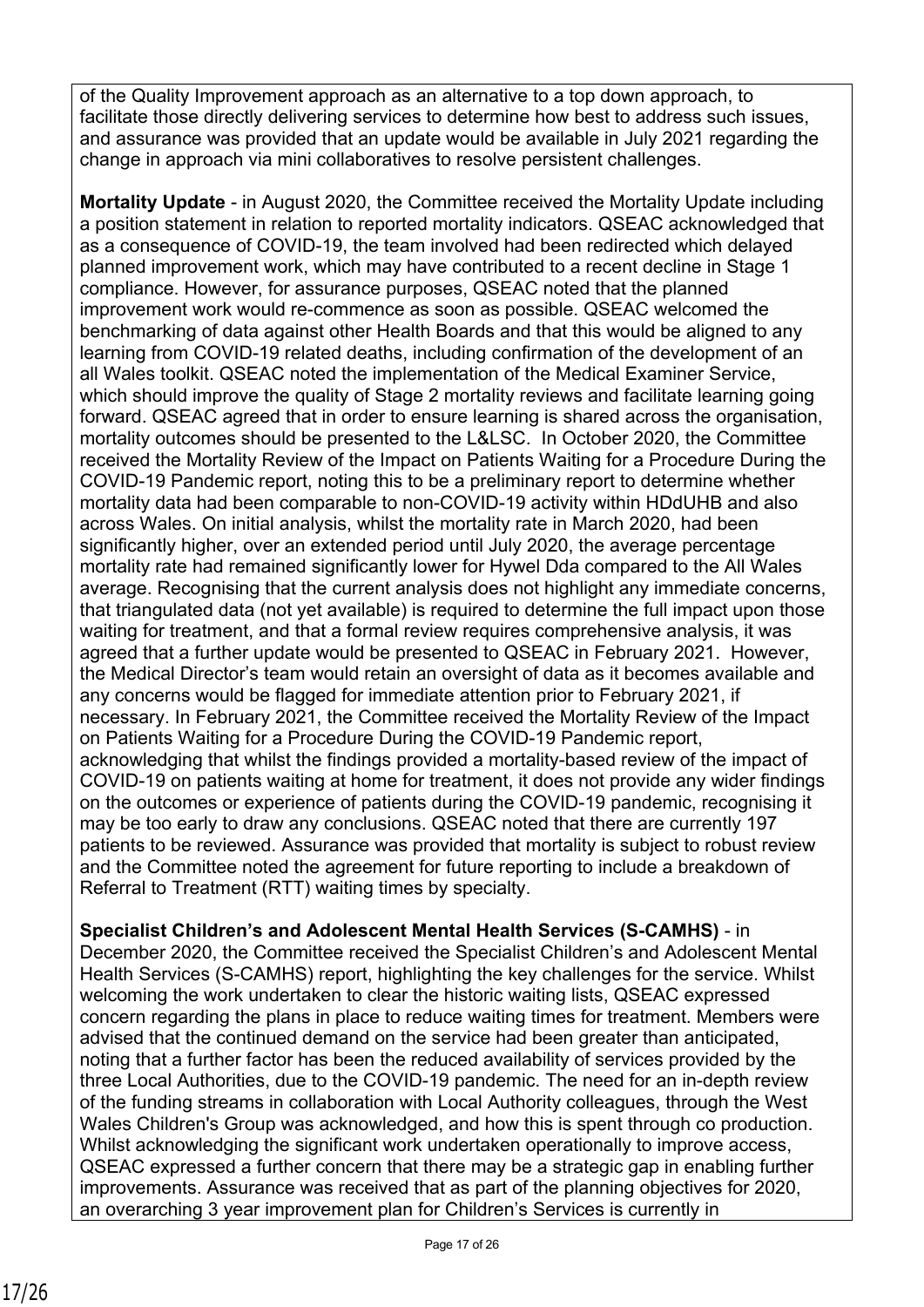development, which may provide a resolution. Given the link to patient experience as a consequence of delays in assessment and treatment, QSEAC proposed that for assurance purposes, the plan should be presented to QSEAC once agreed.

**Public Health Update** - in April 2020, the Committee received a verbal Public Health update outlining the significant amount of progress achieved by the Health Board and stakeholders on COVID-19 preparedness since the Board meeting on 26th March 2020. Members received an assurance that PPE and oxygen supply discussions were taking place at Command & Control meetings. Members were informed that the Health Board is establishing revised staff modelling in order that wards can be staffed appropriately. The Director of Nursing, Quality and Patient Experience advised that following a visit to the field hospitals, assurance could be provided that these nurse staffing ratios are safe and appropriate. Members welcomed the detailed update regarding COVID-19 planning, and on behalf of QSEAC, expressed thanks to all the staff involved. With regard to the Llwynhendy Tuberculosis (TB) Outbreak, Members were advised that following further screening sessions in December 2019 and February 2020, any patients identified as having latent TB are currently being managed. Whilst further sessions have now been paused due to the current government lockdown in place, for Members assurance, further screening sessions would be arranged once the pandemic has ceased. With regard to Flu Vaccinations during 2019/20, Members welcomed the fact that performance indicators for all groups had improved during the period despite the vaccine delays experienced at the beginning of the season and the fact that vaccinations had necessarily been ceased due to the lockdown in place.

**Trans-Catheter Aortic Valve Insertion (TAVI) Progress** - in June 2020, the Committee received a verbal Trans-Catheter Aortic Valve Insertion (TAVI) progress update, noting that due to the impact of COVID-19, SBUHB had only been undertaking emergency procedures, resulting in an additional number of Hywel Dda patients on the waiting list. QSEAC noted that the Royal College of Physicians (RCP) is due to commence a further review of 51 TAVI patients, 22 of whom are from Hywel Dda, with the final report expected within the next 3-6 months. In October 2020, the Committee received a further Trans-Catheter Aortic Valve Insertion (TAVI) Progress Report from SBUHB, demonstrating significant improvements in service for HDdUHB patients. However, QSEAC recognised that with the combination of the winter period and the expected increase in COVID-19 patients, TAVI patients may experience further delays, and that the outcome of the planned review into the second cohort of patients would determine any further concerns. In February 2021, the Committee received a further TAVI Progress Report Update to SBUHB, noting that an action plan had been developed by SBUHB in response to the 21 recommendations made in the initial external review of the service by the Royal College of Physicians (RCP), which is nearing completion. QSEAC agreed that the final RCP review would be presented to the Committee for completeness.

**Nurse Staffing Levels (Wales) Act Updates –** the Committee received regular updates in regard to the Nurse Staffing Levels (Wales) Act during 2020/21. In April 2020, QSEAC received the Nurse Staffing Levels (Wales) Act – Annual Report 2019/20, providing an assurance to QSEAC that during 2019/20, the Health Board had complied with the Nurse Staffing Levels (Wales) Act (NSLWA) 2016. During discussions, it was proposed that in order to ensure Members have a better understanding of the instances where professional judgements are required going forward, additional narrative would be included within further reports to QSEAC and the Board. In relation to staffing levels with COVID-19, Members were appraised of the proposals following discussions with the Chief Nursing Officer, which would be presented to Board in order that Members could understand the expectations and support the approach taken. In May 2020, the Committee received the Nurse Staffing Principles for COVID-19 report, highlighting the significant amount of work that had been undertaken by the team involved to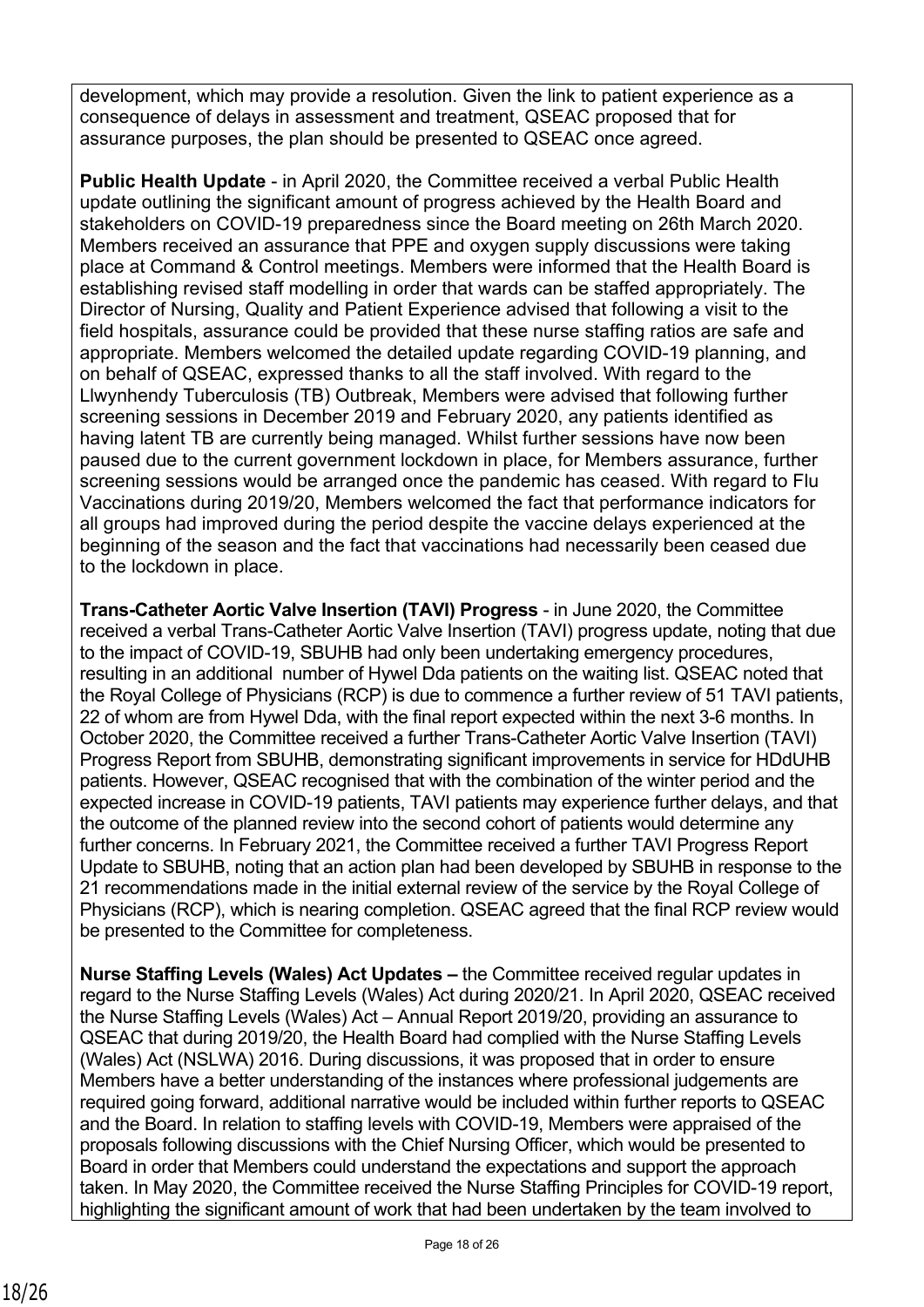reach this point, and providing assurance that a robust process had been undertaken to determine the revised calculations in regard to the professional to patient ratio models outlined within the report. Members noted that the Health Board had considered alternative professional to patient ratio models for areas outside of 25B (wards that can be defined as medical or surgical wards), given that quality indicators are currently not available for COVID-19 wards, with the calculations based on a worst case scenario following national guidance. In relation to field hospitals, the calculations have been based on the principle of utilising other registrants. The Committee was informed that prior to calculating the professional to patient ratio requirements for field hospitals, discussions with other Health Boards had taken place and that on analysis, Hywel Dda's modelling is on a par with these. The Committee received assurance on the detailed modelling work that had been undertaken to assist with the workforce calculations underpinning the professional to patient ratios. In July 2020, QSEAC received a further Nurse Staffing Levels report, highlighting HDdUHB's approach in establishing revised processes to ensure that nurse staffing levels are systematically calculated and agreed in line with the requirements of the Act during COVID-19. QSEAC noted the weekly meetings in place with all Heads of Nursing (HoNs) to agree ward configurations which are continually under review, with further ward configurations now required as the Health Board restarts its routine procedures. QSEAC received an assurance that on occasions, where gaps have been identified, professional judgement has been exercised with appropriate mitigations established, including the transfer of staff and temporary bed closures when the number/skill mix of nursing staff on duty is not as per the planned roster and does not meet the clinical needs of patients, in order to comply with the Act. In August 2020, the Committee received a further Nurse Staffing Levels (Wales) Act update in order to provide further assurance regarding compliance with the Act and the processes undertaken in order to maintain day to day staffing levels on wards in line with the principles of the Act. QSEAC received assurance that during COVID-19, the Act had not been stood down and that Heads of Nursing (HONs) hold weekly meetings to discuss nurse staffing in light of the increased demand due to the restart of services. Recognising that capacity may be a concern if all the additional identified 501 Field Hospital beds were to be required, QSEAC was assured that meetings are taking place to identify options to ensure an appropriate nursing team would be available, if necessary.

**Critical Care Medicines** - in May 2020, the Committee received the Critical Care Medicines report, confirming that during normal business, medicines shortages are routinely managed effectively within pharmacy procurement teams, however for the treatment of COVID-19, there are limited medicines available to treat the virus. Members were informed of the process which has been established to ensure all Health Boards have adequate supplies, including a centralised dashboard of critical medicines which is updated daily, with medicines moved in a timely manner to where they are required. Members were informed that the current risk score of 20 had been calculated on a worst case scenario, which may now be lower than previously predicted given the lower peak in demand anticipated. Members recognised that in light of the recently amended modelling scenarios issued, a re-calculation of the risk score would now be required and captured on the COVID-19 Risk Register. In August 2020, the Committee received the Critical Care Medicines - Update Position (Risk 848) report, noting that given that the expected COVID-19 demand had not materialised, supplies of critical medicines are in a more robust position. However, recognising that the restarting of more routine care will have a further impact on medical supplies, a system has been established which provides an alert when stock is low which can then be brought to the attention of the service in order to mitigate this. This is in addition to a national system that has also been established where stock levels for all Health Boards across Wales are visible, including a process to ensure that medicines are transferred rapidly to wherever they are required. QSEAC received assurance that when establishing the all Wales process to ensure timely access to end of life (EOL) medicines, access in rural areas had been considered. Whilst concerns still remain regarding the supply of medicines due to Brexit, QSEAC received further assurance that regular discussions take place regarding the supply and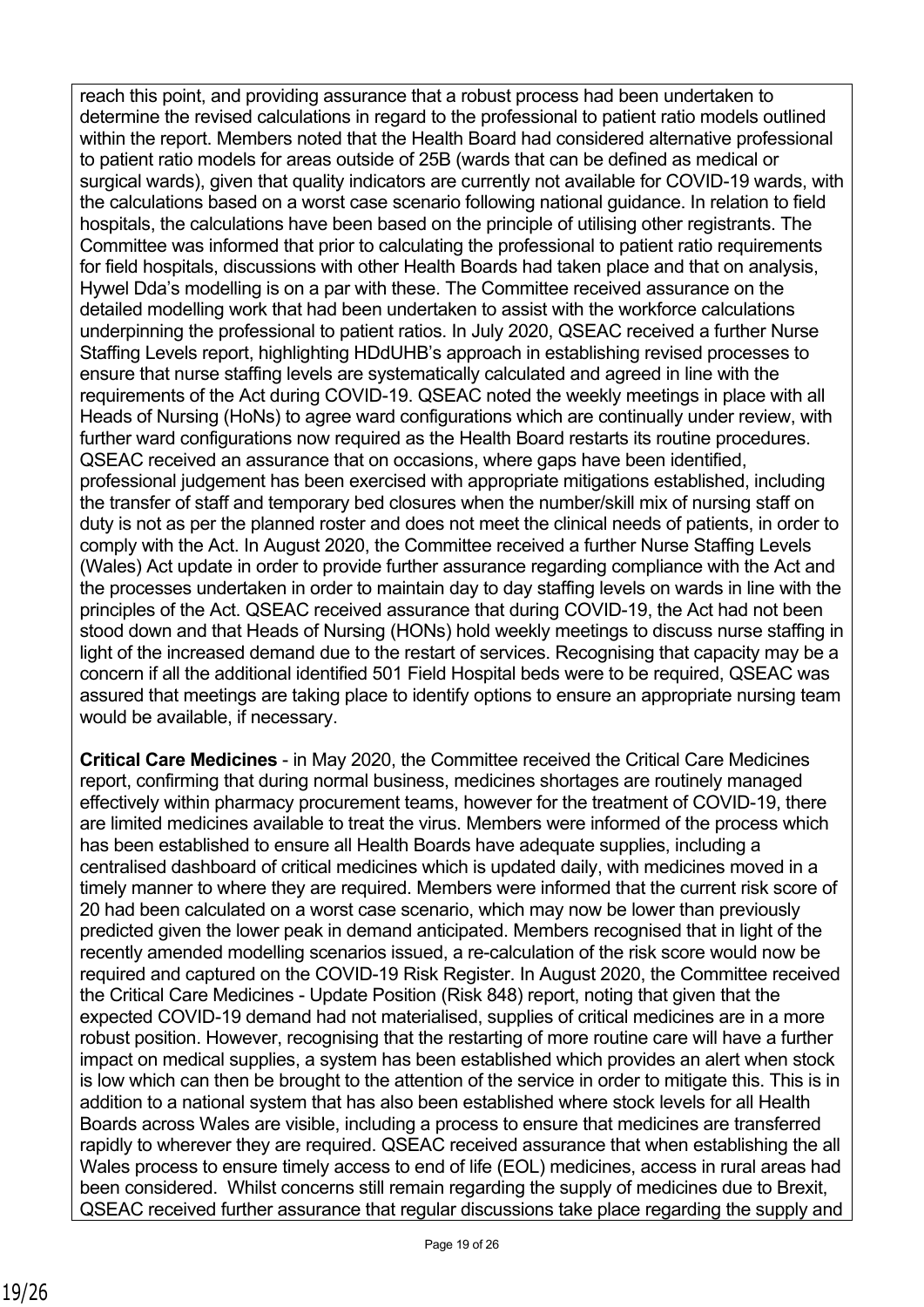distribution of medicines in light of COVID-19 and Brexit. QSEAC noted that the risk score for Risk 848 had been reduced from 16 to 8 as a result of the established safeguards.

**Clinical Audit** – in June 2020, the Committee received the Clinical Audit Position Statement noting that the majority of clinical audit activity had been suspended by WG due to COVID-19. However, since preparing the report, notification had been received that a national COVID-19 Audit would be introduced, alongside a number of national audits which the Health Board has maintained during COVID-19. QSEAC noted that the Clinical Audit Scrutiny Panel has continued to hold meetings in an attempt to continue some of the core work around assurance for the national programme, and that for the remainder of 2020/21, the clinical audit programme would consist of a smaller number of projects. In February 2021, the Committee received the Clinical Audit Outcomes report, demonstrating the positive amount of audit activity, despite the mandatory audit programme being suspended by WG to allow Health Boards to allocate resources to the COVID-19pandemic response. In relation to the National Hip Fracture Database (NHFD), QSEAC noted that HDdUHB hospital sites have achieved 100% in a number of standards in several categories for patients admitted to hospital with hip and femoral fractures and recognised the excellent work attributed to Bronglais General Hospital (BGH) achieving 5th best in the UK for its National Hip Fracture Database audit outcomes. In relation to the monitoring of improvements from audit outcomes, assurance was provided that audit trackers are used internally to monitor improvement and that an assurance report is submitted to WG and national clinical policy leads. QSEAC noted that feedback from national audits are discussed with cluster leads and, in relation to the National Asthma & Chronic Obstructive Pulmonary Disease Audit Programme (NACAP), outcomes would be considered as cluster plans progress.

**External Monitoring Activity Report** - with regard to external inspections, whilst Hywel Dda CHC and HIW inspections had ceased at the start of the COVID-19 pandemic, Members received an assurance that any identified actions from previous inspections would still be progressed.

**Winter Planning** – in October 2020, the Committee received an Assurance Report Winter Planning on Risk 129 & 810, noting that given the number of overlapping risks which relate to winter preparedness, it had been proposed to review these risks in light of the Quarter 3 and 4 2020/21 returns to WG, with a suggestion that the risks are merged into one overarching risk. In relation to Risk 129 - Ability to Deliver an Urgent Primary Care Out of Hours (OOH) Service for Hywel Dda Patients, QSEAC noted that due to COVID-19, performance indicators relating to service performance had been suspended by WG in March 2020, although these have now resumed. QSEAC was advised that given the current shortfalls in capacity and increase in demand, the risk score could not be reduced. In addition, whilst the Advanced Paramedic Practitioner (APP) model has benefited the service, additional GPs had been available at the beginning of the pandemic; as this has now reduced to pre COVID-19 capacity, additional GPs would now be required. QSEAC received assurance that one of the planning objectives for the Health Board includes a 24 hour care model, which will incorporate this service. QSEAC noted that a first point of contact service has been piloted in Cardiff & Value University Health Board (C&VUHB) with early indications that this may be expanded to support part of the response to winter pressures. Following discussions on the tolerance level of Risk 129 which is consistently above the agreed level, the Committee agreed to accept this and to review the risk later in the year. In relation to Risk 810 Poor quality of care within the unscheduled care pathway, QSEAC received a verbal update confirming that this risk would be included within the review of the Quarter 3 and 4 2020/21 returns to WG. Following evidence that demand within the unscheduled care pathway is increasing and presenting additional pressures on the system, QSEAC noted that a report relating to the quality and safety of services which are identified within the winter plan would be presented to QSEAC in December 2020. It was confirmed that a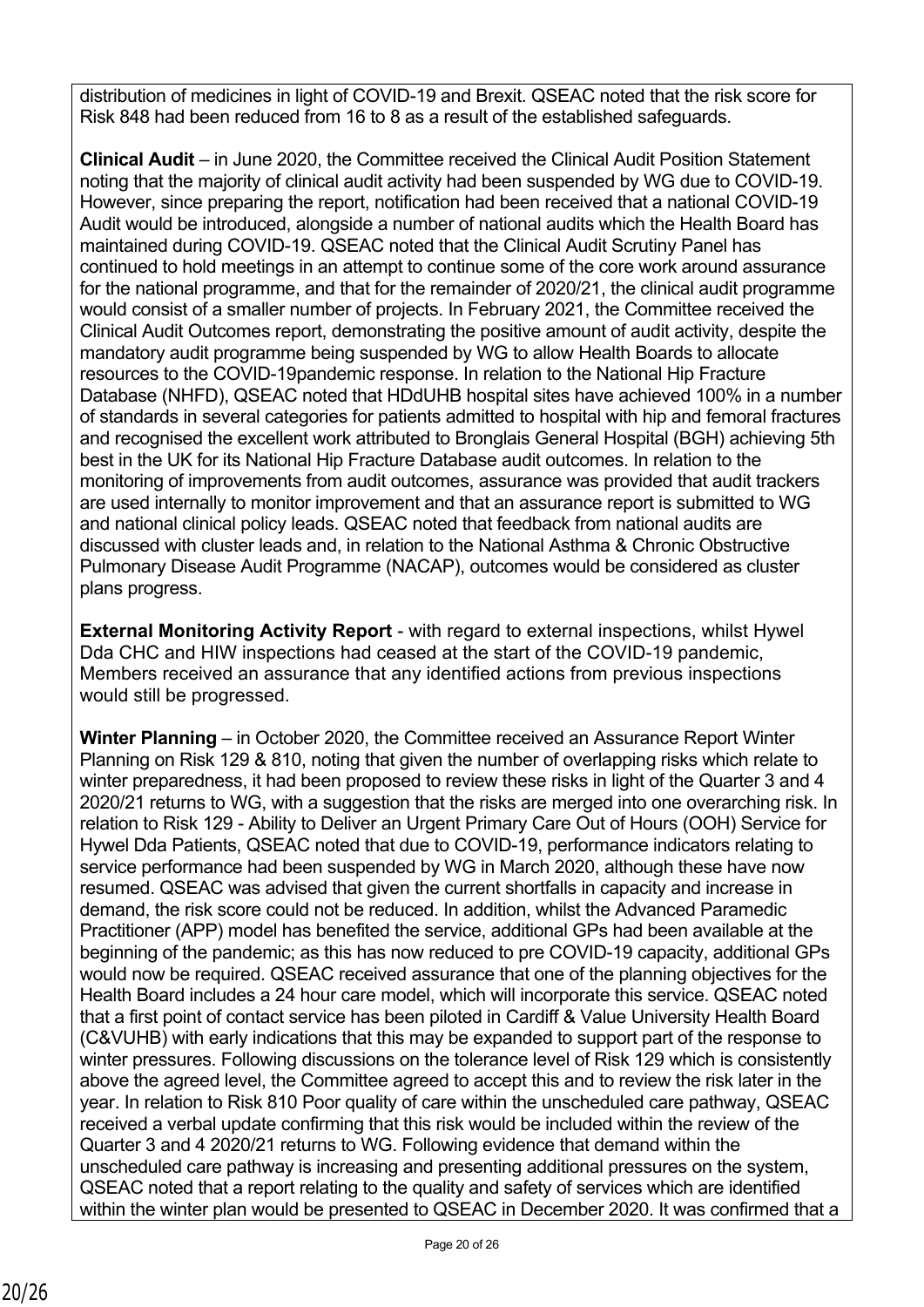whole system approach, including delayed transfers of care (DTOC), the impact for patients and any identified harm associated with reduced performance would be included within the report. In December 2020, the Committee received the Health Board's Winter Plan 2020/21(Including DTOC) - Incorporating Risk 810 report. QSEAC noted the number of previous risks related to care within the Unscheduled Care pathway, however these have been closed and superseded by a new integrated whole system unscheduled care corporate risk. Members were assured that the preparation of the Winter Plan for 2020/21 is the result of a cross-sector approach for the West Wales region. This has included an integrated approach, working in partnership with representatives from the Health Board, Carmarthenshire, Ceredigion and Pembrokeshire County Councils and the third sector and covering all population groups. The plan includes a number of actions which will be closely monitored on a fortnightly basis, and whilst noting that not all will be completed, it was recognised that the impact on key metrics, including quality and safety risks, will be important factors in establishing whether the plan is successful. Whilst acknowledging that this is not a 'normal' winter, Members were advised that the Winter Plan 2020/21 had been modelled on a worst case scenario, with increased flu and COVID-19 admissions. QSEAC welcomed the focus of the report, and whilst acknowledging the current challenges, was assured that the impact of delivery on the quality and safety of care, from a Health Board wide perspective, would be monitored via OQSESC and reported to QSEAC.

**Accessing Emergency Specialist Spinal Services** – in February 2021, the Committee received the Accessing Emergency Spinal Services report, highlighting the improvement in access to spinal services since the implementation of pathways in September 2020, including the establishment of, and Hywel Dda University Health Board (HDdUHB) representation on, a network of working groups by SBUHB and CVUHB. Further assurance was provided that patient feedback would be reviewed in September 2021 to capture outcomes and that a 120 day follow up via phone call for feedback would be implemented to review how well the pathway and system is working.

**Commissioned Services: Long Term Agreement (LTA) and Quality Assurance Update** - in February 2021, the Committee received the Commissioned Services: Long Term Agreement (LTA) and Quality Assurance Update report, noting the progress made to date in the strengthening of quality discussions to ensure that the quality agenda is addressed through LTA contracts and the contract management process. Assurance was provided that quality is now embedded within all LTAs and that SBUHB and Powys Teaching Health Board have agreed to align quality metrics into 2021/22 contracts. Further assurance was provided that quality is now a standing agenda item at contract management meetings with Quality and Service Leads in attendance, and that patient experience will be incorporated into contracts as a key metric going forward.

**Putting Things Right (PTR) Policy** - in June 2020, the Committee received the Putting Things Right: Management and Resolution of Concerns Policy, noting that whilst the principles of the policy are not new and reiterate the process already in place, this represents the first time these two elements have been brought together within a single policy of the Health Board. The need for a seamless Health Board process was acknowledged, recognising it can be overwhelming for a complainant where they are referred to a number of individuals following concerns raised. It was agreed that the Assistant Director (Legal Services/Patient Experience) would arrange a meeting with Hywel Dda CHC to discuss any further concerns they may have following on from discussions already held with CHC advocates. QSEAC approved the Putting Things Right: Management and Resolution of Concerns policy following assurance that due process had been followed.

**Management and Distribution of Safety Alerts and Notices Policy** - in June 2020, the Committee received the Management and Distribution of Safety Alerts and Notices Policy,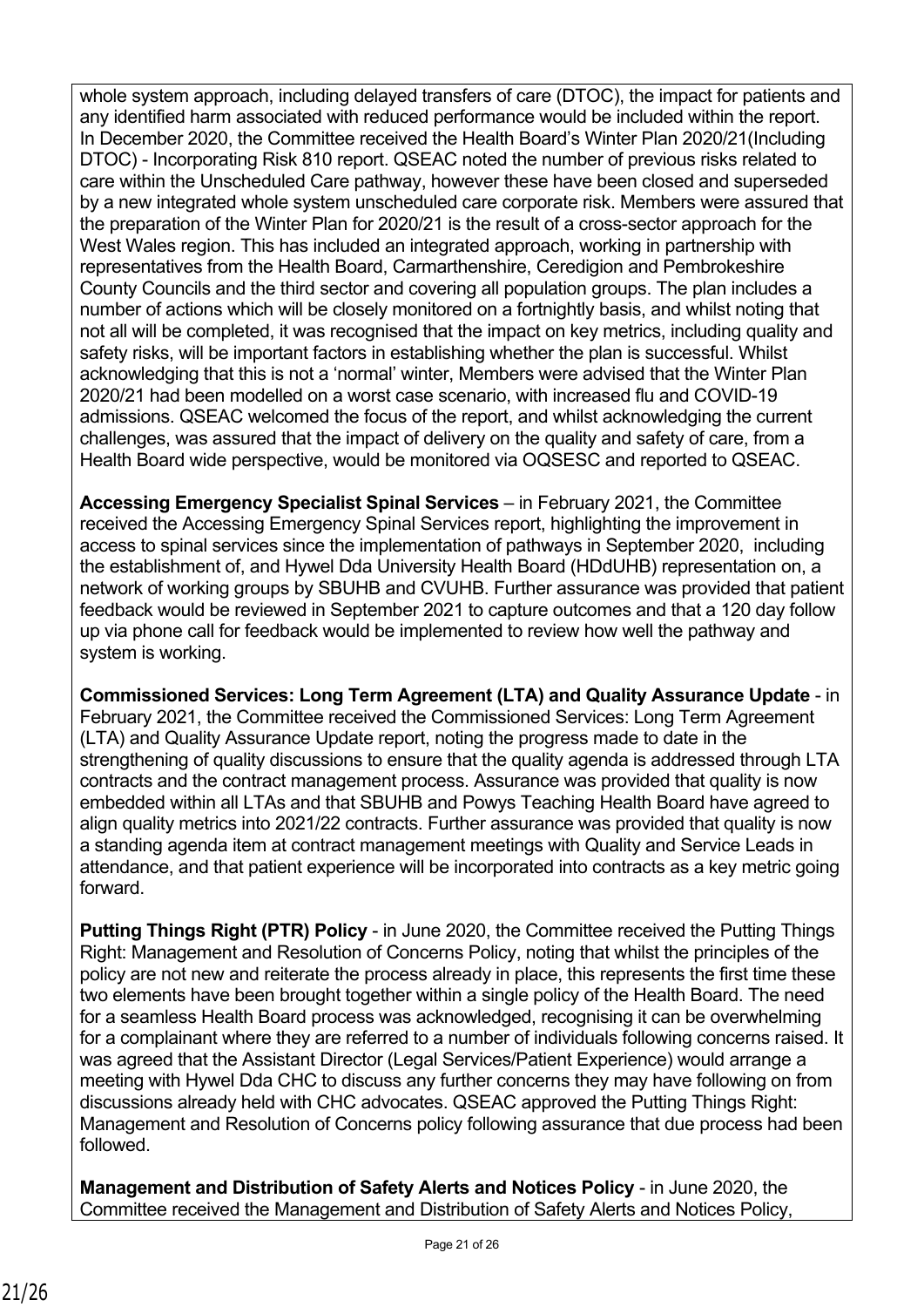noting this represents an updated policy which reiterates the process already in place. It was suggested that the document should be referred to as a 'Procedure' rather than a 'Policy' and that it should include additional narrative in relation to WG guidance. It was also suggested that Section 5 should include all types of alerts that could be relevant to the Health Board. It was proposed that once the suggested amendments had been included, the policy should be presented for approval to a future QSEAC meeting. In August 2020, the Committee received the Management and Distribution of Safety Alerts and Notices Policy for approval, with confirmation received that comments made at QSEAC on 9<sup>th</sup> June 2020 had been addressed. Following assurance received that the Health Board's Written Control Documentation Policy had been adhered to in the development of the policy, and with no further comments from Members, the Management and Distribution of Safety Alerts and Notices Policy was approved.

**Claims Management Report – High Value/Novel Claims** – in August 2020, the Committee received the Claims Management Report – High Value/Novel Claims, noting that one case had been settled by the Health Board since the previous report to QSEAC. QSEAC received confirmation that any themes and learning following this case would be presented to the L&LSC.

#### **Key Risks and Issues/Matters of Concern**

During 2020/21, the following key risks and issues/matters of concern were raised at the Quality, Safety & Experience Assurance Committee and escalated to Board:

 **Quality and Safety Assurance Report presented to April 2020 QSEAC meeting:**  given the omission of quality metrics from the WG Delivery Unit to assist Members to interpret the narrative meaning only limited assurance could be gained from the report, it was agreed that a meeting would be arranged to agree these quality metrics as soon as possible.

**Patient Feedback during COVID-19 presented to May 2020 QSEAC meeting:**  concerns relating to the long standing theme of communication within complaints reporting, to be mitigated by a review of this issue by QSEAC.

- **COVID-19 Risk Report presented to June 2020 QSEAC meeting:** given concerns expressed at the significant length of time that a number of the risks have been on the risk register, discussions would take place with operational teams to agree how each risk will be managed appropriately going forward, with the outcome reported to a future QSEAC meeting.
- **Corporate Risk Report (CRR) presented to July 2020 QSEAC meeting:** given the number of queries raised on the clarity of the risks contained within the CRR, together with concerns regarding the priority afforded to this work, QSEAC requested further information regarding the timescales for a review of any new risks to be added to the register, for assurance purposes.
- **Risk 628 Fragility of Therapy Provision across Acute, Community and Primary Care Services presented to October 2020 QSEAC meeting:** recognising it is too early to determine the impact of the actions taken to manage the risks involved, and given that the Committee requires timescales for the agreed actions, this risk would be monitored by OQSESC, with an update provided to a future QSEAC meeting.

**Assurance Reports Winter Planning on Risks 129 & 810 presented to October 220 meeting** – given that demand within the unscheduled care pathway is increasing and presenting additional pressures on the system, the Committee agreed that a winter plan report would be presented to QSEAC in December 2020 incorporating a whole system approach, including delayed transfers of care, the impact for patients and any identified harm associated with reduced performance.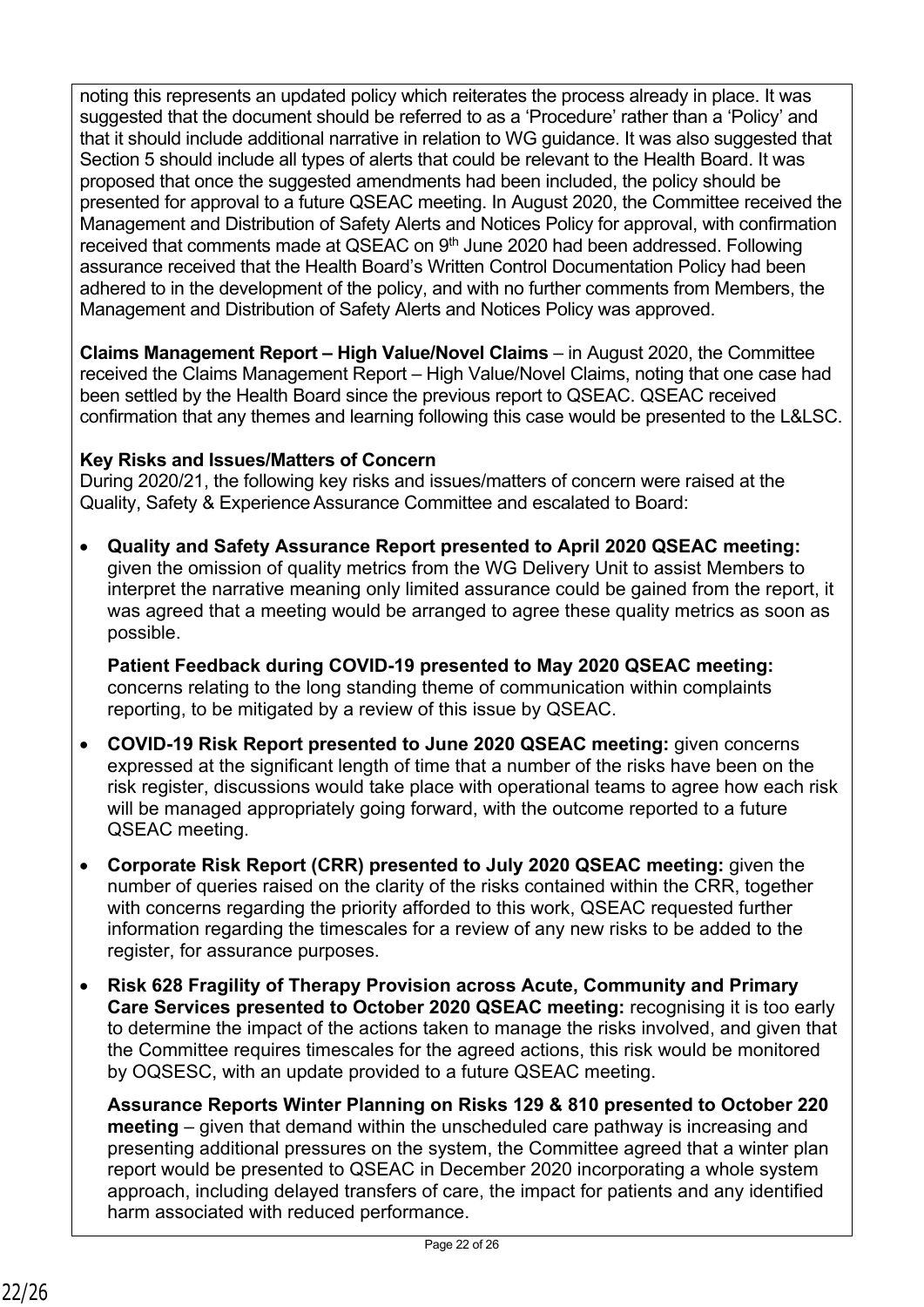**Mortality Review of the Impact on Patients Waiting for a Procedure During the COVID-19 Pandemic presented to October 2020 meeting** – recognising that triangulated data is required to determine the full impact upon those waiting for treatment from a mortality perspective, and acknowledging this would be a labour intensive process against the backdrop of increasing COVID-19 demand, the Committee agreed that a further update would be presented to QSEAC in February 2021.

- **Update Regarding Field Hospital Utilisation and the Outcome from the Healthcare Inspectorate Wales (HIW) Inspections presented to November 2020 QSEAC meeting:** concerns regarding access and security at Ysbyty Enfys Carreg Las, with confirmation received that areas not being used would be locked to increase security.
- **Specialist Children's and Adolescent Mental Health Services (S-CAMHS) report presented to December 2020 QSEAC meeting:** concerns regarding the potential for a strategic gap in enabling further improvements to be made to reduce the waiting times for S-CAMHS treatment. QSEAC received assurance that as part of the planning objectives for 2020, an overarching 3 year improvement plan for Children's Services is currently in development, which may provide a resolution. For assurance purposes, this plan would be presented to QSEAC once agreed.
- **COVID-19 Impact on Essential Services Report presented to January 2021 QSEAC meeting:** the need to be clear both from a governance and a patient perspective on how communication should be received relating to patient care, with the Command Centre working to develop a more structured point of contact system going forward.

**Hospital COVID-19 Outbreak Update Report presented to January 2021 QSEAC meeting:** the Committee received assurance that ongoing issues of patient discharge to partner organisations, care packages and domiciliary support, exacerbated by the pandemic, are to be addressed by weekly discussions held with Local Authority colleagues, Directors of Social Care and by the strategic influence of the national Nosocomial Transmission Group and at Regional Partnership Board.

 **Commissioned Services: Long Term Agreement (LTA) and Quality Assurance Update presented to February 2021 QSEAC meeting:** further clarification required regarding the escalation process for quality concerns within LTA contracts.

#### **Escalations:**

- **Health Response to the use of the MOD Training Camp at Penally for Men Seeking Asylum in the UK presented to November 2020 QSEAC meeting:** concerns expressed by both Health Board staff and stakeholders regarding quality and safety concerns relating to the Penally site, and the inadequate infrastructure to provide appropriate services for these residents. Whilst the significance of the concerns had been cited within correspondence issued from the Health Board to the Home Office, while the Health Board awaits a response, it was agreed to escalate this concern to the Board.
- **Corporate Risks Assigned to QSEAC presented to February 2021 QSEAC meeting:**  Escalation of risk 684: Lack of agreed replacement programme for radiology equipment across UHB; whilst the significance of the concerns had been cited within correspondence to Welsh Government, the Health Board is currently awaiting confirmation of funding.

## **Matters Requiring Board Approval**

- **Approval of the Annual Quality Statement**
- Approval of the QSEAC revised Terms of Reference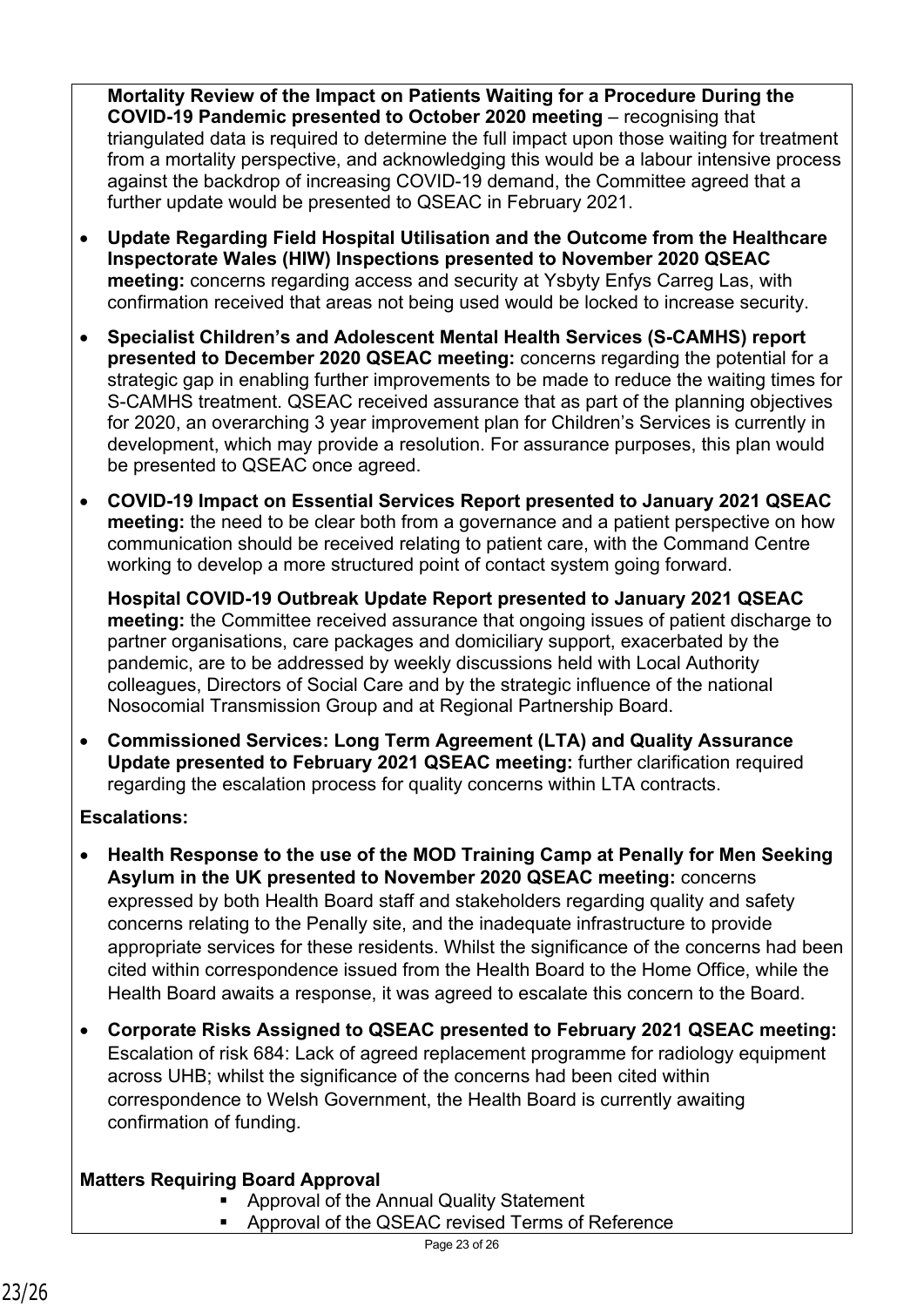### Approval of the QSEAC Annual Report 2020/21

## **Update Reports from Sub-Committees**

QSEAC received regular update reports from its Sub-Committees during 2020/21. As the full annual reports from each Sub-Committee will be presented to QSEAC separately, only the key risks and issues/matters of concern from each Sub-Committee are reported below:

## **Operational Quality, Safety & Experience Sub Committee (OQSESC)**

During 2020/21, the following key risks and issues/matters of concern were raised to the Quality, Safety & Experience Assurance Committee:

- In August 2020, the Committee received the Operational Quality, Safety and Experience Sub-Committee (OQSESC) exception report noting that in relation to Hospital Acquired Thrombosis (HAT), an organisational wide approach had been agreed which is being supported by the Quality Improvement Team. Furthermore, QSEAC noted that a similar approach is being considered for Falls and Pressure Damage.
- In October 2020, the Committee received the Operational Quality, Safety and Experience Sub-Committee (OQSESC) exception report noting concerns regarding the impact of COVID-19 on the deterioration in waiting times performance in Planned Care; the impact of COVID-19 on the environment and ability to continue all areas of service provision on the PPH site; and a lack of assurance that not all risks aligned to OQSESC are being reviewed regularly and as such, the sub-committee cannot be assured that all risks are being appropriately managed.
- In December 2020, the Committee received the Operational Quality, Safety and Experience Sub-Committee (OQSESC) exception report noting concern regarding Mental Health and Learning Disabilities waiting lists.

#### **Listening and Learning Sub-Committee (LLSC)**

During 2020/21, the following key risks and issues/matters of concern were raised to the Quality, Safety & Experience Assurance Committee:

- In June 2020, the Committee received a verbal update from the inaugural meeting of the Listening & Learning Sub-Committee held on 3rd June 2020, where Sub-Committee Members had welcomed the opportunity to review case studies and actions plans to ensure their appropriateness to support improvements across the Health Board. QSEAC also received the Listening & Learning Sub-Committee Terms of Reference (ToRs) for approval and suggested that the Assistant Director of Therapies and Health Science together with direct representation from service users or patient groups be added to the attendance list. With the inclusion of these suggested amendments, the Listening and Learning Sub-Committee ToRs were approved.
- In August 2020, the Committee received the exception report from the Listening and Learning Sub-Committee meetings held on 2<sup>nd</sup> July and 5<sup>th</sup> August 2020, noting that the Sub-Committee is currently meeting on a monthly basis to improve the timeliness of action plans, given that the Health Board only has 60 days to respond to learning plans prior to submission to the Welsh Risk Pool (WRP). QSEAC welcomed the progress made to date, including the escalation of concerns regarding an increase in falls to OQSESC, as noted in the Quality & Safety Assurance Report. Given that falls concerns are being received from a number of different sources, for assurance purposes it was agreed that a deep dive report on Falls Management be presented to a future QSEAC meeting.

#### **Research and Development Sub-Committee (R&DSC)**

During 2020/21, the following key risks and issues/matters of concern were raised to the Quality, Safety & Experience Assurance Committee:

In June 2020, the Committee received the Research & Development (R&D) Activity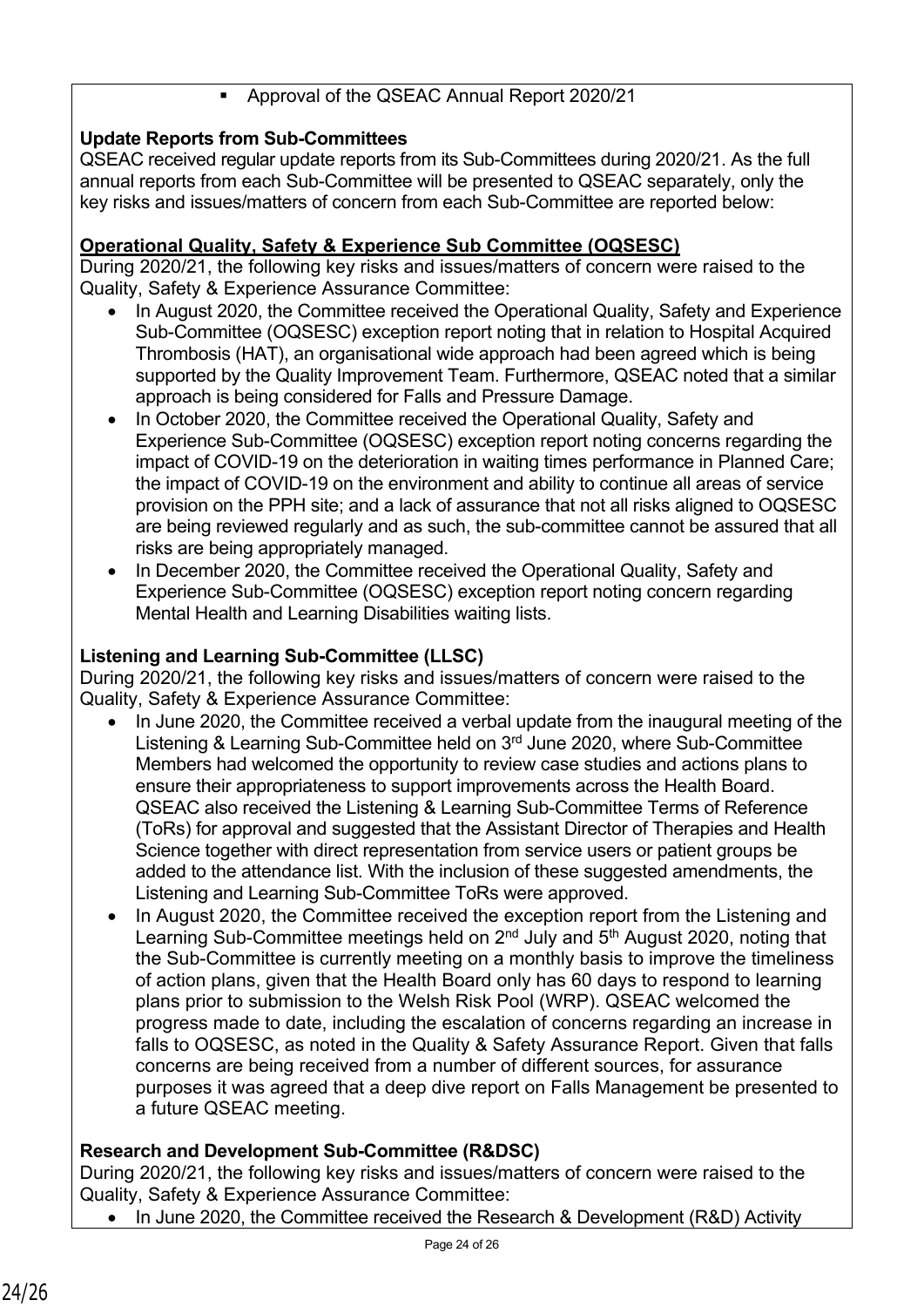Report /Annual Reports 2018/19 and 2019/20, and noted the long standing concern regarding the lack of dedicated space for R&D on Health Board sites. Despite these challenges, the team's focus has primarily been on COVID-19 projects, in particular, the Clinical Characterisation Protocol (CCP-UK) study, which has resulted in the Health Board achieving the highest recruitment to a study in Wales, and thanks were expressed for the proactive work undertaken during COVID-19 by the R&D team. Given that the lack of dedicated space for R&D is not a concern that QSEAC can progress, it was suggested this be linked to the social distancing and capital discussions taking place involving the planning team, with an exploration of the offer of accommodation at Swansea University. QSEAC proposed additional narrative be included within the R&D Sub-Committee Annual Report 2019/20, clarifying that during the period, the R&D Sub-Committee had been accountable to the University Partnership Board for its performance. With the inclusion of the suggested amendment, the R&D Sub-Committee Annual Reports for 2081/19 and 2019/20 were approved.

- In August 2020, the Committee received the R&D Restart Activity Report, outlining the approach taken to restarting R&D activity across the Health Board. QSEAC recognised the continuing challenge in regard to the team's access to appropriate accommodation to undertake R&D projects, and that whilst discussions are taking place to identify space in GGH, further challenges in relation to social distancing regulations will require consideration. QSEAC emphasised that without appropriate R&D accommodation, the ability to increase research activity on behalf of the Health Board would be compromised, suggesting that the Board should be providing greater focus in order to resolve this issue as without robust R&D, the consequences include both reputational damage and the omission of evidence based care for the Health Board. For assurance purposes, QSEAC was advised that the social distancing cell has discussed the issues experienced by clinical services and R&D staff going forward, however taking into consideration current infrastructure of the Health Board sites, an early resolution may not be possible. Given that QSEAC is not in a position to resolve this, it was proposed that the concern be escalated to Executive Team to agree priorities, with an update on progress to be included within the R&D Sub-Committee exception report to QSEAC in October 2020. Notwithstanding these challenges, QSEAC credited the R&D team for the excellent research work undertaken during COVID-19.
- In December 2020, the Committee received the Exception Report from the Research & Development Sub-Committee (R&DSC), noting the draft R&D strategy which is as a result of strong leadership within the management of R&D. QSEAC welcomed the focus in terms of R&D across the organisation and the progress relating to the allocation of accommodation for a research facility in GGH.

## **QSEAC Future Work Plan 2021/22**

During 2021/22, there will be a key focus for the Committee on the following:

- Continuous review and evaluation of the QSEAC throughout 2021/22.
- Assurance regarding the Nurse Staffing Levels (Wales) Act 2016, in particular the Annual Report 2020/21, the 3 Year Report 2018-21, and preparedness for extension of the second duty of the Nurse Staffing Levels (Wales) act 2016 to paediatric inpatient wards.
- Deep dive on Falls Management
- Health Board Winter Plan 2021/22
- Health and Care Standards Fundamentals of Care Audit
- Evaluation of Field Hospitals
- Children's Services 3 Year Plan

#### **Argymhelliad / Recommendation**